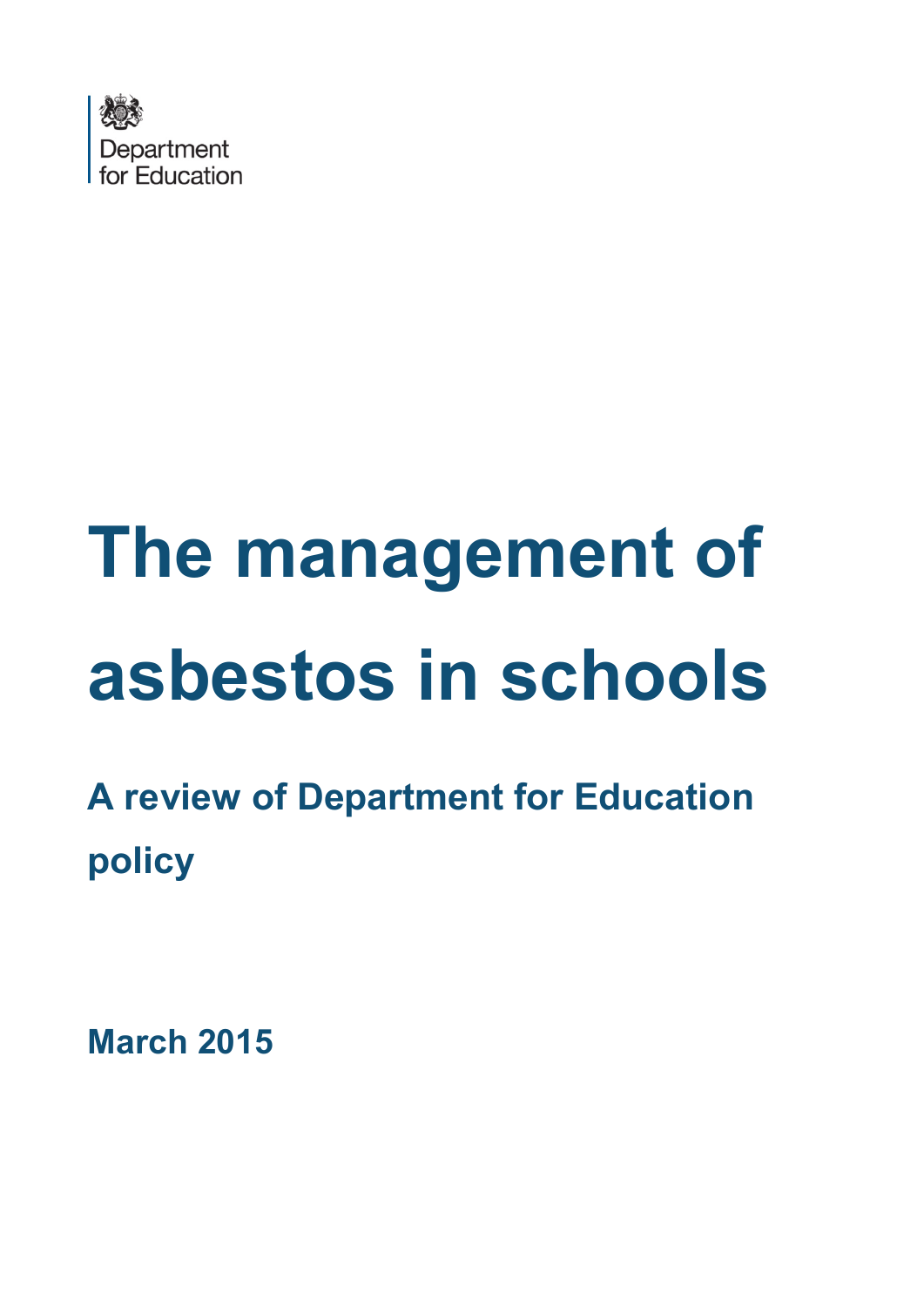# **Contents**

| Summary                                                                   | 3  |
|---------------------------------------------------------------------------|----|
| Section 1: Background to the review                                       | 5  |
| Asbestos in school buildings                                              | 5  |
| Asbestos in schools: roles and responsibilities                           | 6  |
| The duty holder                                                           | 6  |
| The Health and Safety Executive (HSE)                                     | 7  |
| The Department for Education                                              | 8  |
| Scope and objectives of the DfE Asbestos Policy Review                    | 8  |
| Section 2: Evidence and views from stakeholders and experts               | 9  |
| Evidence on the nature, extent and impact of asbestos exposure in schools | 9  |
| Awareness and understanding of responsibilities                           | 11 |
| Incentives and accountability                                             | 13 |
| Funding and the phased removal of asbestos from schools                   | 14 |
| Other issues raised during the review                                     | 14 |
| Insurance                                                                 | 14 |
| Central collection of data/information                                    | 14 |
| Asbestos surveys and other services                                       | 15 |
| Section 3: Our response and next steps on asbestos management in schools  | 16 |
| Better and more targeted guidance                                         | 17 |
| Establishing a better evidence base                                       | 17 |
| Enhancing accountability for duty holders                                 | 18 |
| Continuing to fund appropriate removal of asbestos in schools             | 19 |
| Risk protection and insurance                                             | 20 |
| Central collection of detailed data and information on asbestos           | 21 |
| Centralised provision of training and other asbestos-related services     | 21 |
| Conclusion                                                                | 22 |
| Annex $A -$ Consultation questions about accountability proposals         | 23 |
| Annex B - Terms of Reference                                              | 25 |
| Annex C – List of Respondents to the Call for Evidence                    | 27 |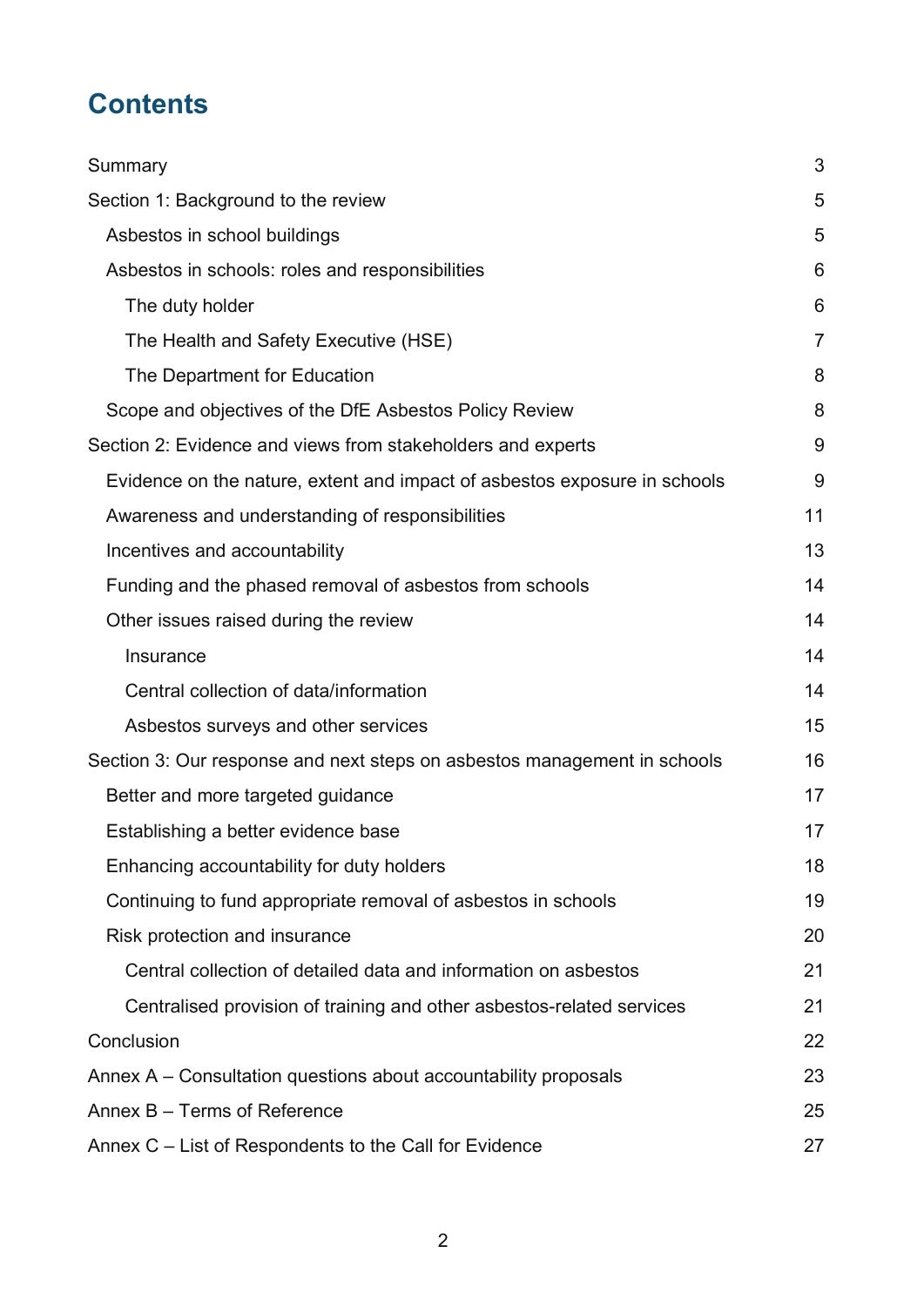### <span id="page-2-0"></span>**Summary**

All staff and children should have access to a safe and effective working and learning environment. It is important that we support schools, and those responsible for them, to carefully manage their school buildings so that they are safe and in decent condition.

The Department for Education has reviewed its policy on asbestos management in schools and invited views from stakeholders through a call for evidence. This document sets out our key findings and the steps we will take to address any barriers to the safe and effective management of asbestos in our schools.

We will:

- a) Develop better and more targeted **guidance on asbestos management in schools**.
- b) Enhance the **scrutiny on duty holders** for managing asbestos in their schools.
- c) Look at ways to improve our **evidence base**, including thorough airsampling in schools.
- d) Continue to **fund the removal of asbestos** where appropriate, directly and indirectly, through our funding programmes.
- e) Encourage more academies to join the **Risk Protection Arrangement**

Much of this we are already putting into practice. Our refreshed guidance on managing asbestos in schools will be published shortly. We are taking steps to make sure those responsible for schools are aware of it and have easy access to it.

In February 2015 the Department announced over £6 billion of new investment to improve the condition of the school estate. This builds on the almost £18 billion this Government has invested in the estate during this Parliament. As well as addressing poor condition across schools, this funding ensures that those responsible for schools can deal with asbestos adequately and that, over time, as more school buildings are replaced and refurbished, we will see a reduction in the number of school buildings with asbestos-containing materials (ACMs).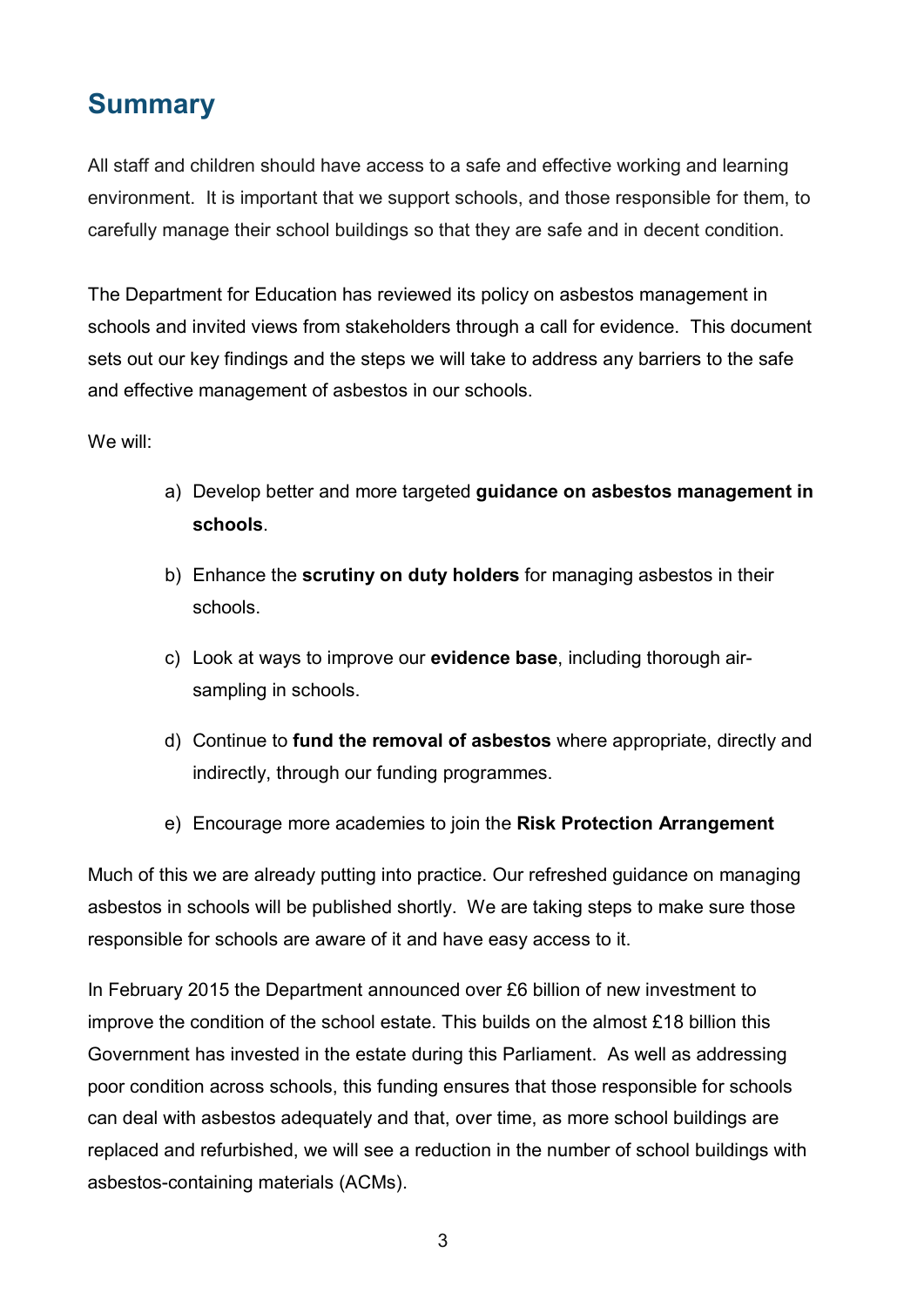Some of the proposals in this report require further consultation with stakeholders and experts before implementation.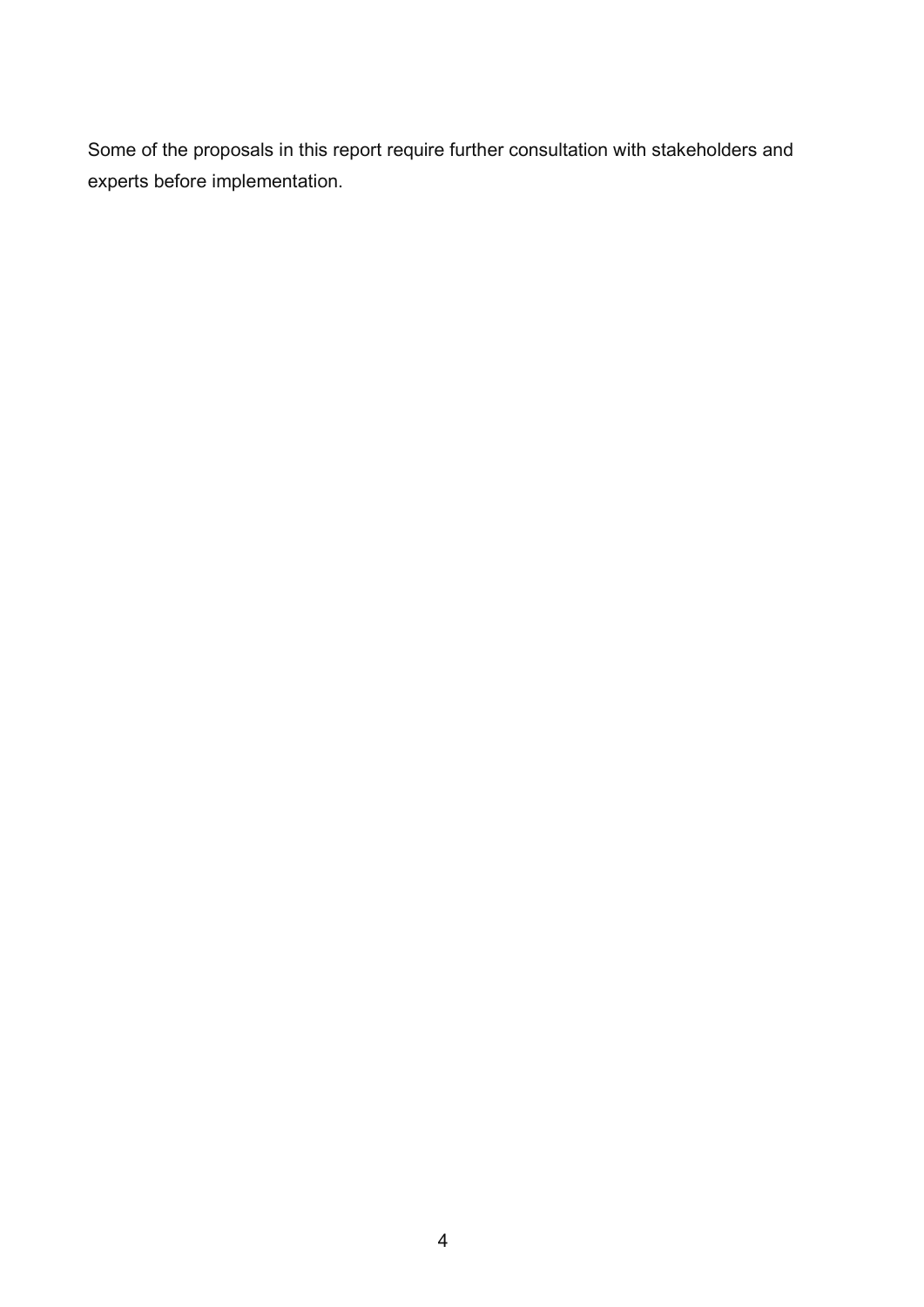### <span id="page-4-0"></span>**Section 1: Background to the review**

### <span id="page-4-1"></span>**Asbestos in school buildings**

Asbestos was widely used in the construction of buildings in Britain, including schools. Usage of the substance peaked between 1945 and 1975 before declining until its use was banned in 1999.

Based upon the age of the school estate, we can estimate that a majority of schools in England contain some asbestos, although the exact amount is unknown. If it is undamaged and managed safely, the presence of asbestos in school buildings does not pose a significant risk. $^1$  $^1$ 

Ineffective management of asbestos does present a risk to children and staff. When asbestos is damaged or disturbed and fibres are released they can cause serious diseases including mesothelioma, a form of cancer. $<sup>2</sup>$  $<sup>2</sup>$  $<sup>2</sup>$ </sup>

The location, condition and nature of asbestos-containing materials influence the level of risk posed by any asbestos present in a school. $3$  The more asbestos fibres an individual is exposed to the greater their chance of contracting an asbestos-related disease. In schools, specific factors such as the behaviour of pupils may also influence the degree of disturbance and so the risk posed.

Annual mesothelioma deaths in Great Britain have increased in the last [4](#page-5-5)0 years.<sup>4</sup> This is mainly the result of exposure that took place before the 1980s in higher risk occupational settings where asbestos was directly handled, particularly by workers in construction and

<sup>1</sup> The Health and Safety Executive (HSE) and other experts advise that provided asbestos containing materials (ACMs) remain undamaged it is safest to manage them in situ. They consider this safer than removing ACMs because removal greatly increases the risk that asbestos fibres are released in to the air and of small quantities of damaged asbestos remaining after removal.

 $2$  Mesothelioma is a cancer of the pleura and peritoneum (the tissue covering the lungs and the lining of the stomach, respectively). Further information on the danger posed by exposure to asbestos can be found [here.](http://www.hse.gov.uk/asbestos/dangerous.htm)

 $3$  For example, fibres are much more likely to be released from a piece of damaged insulating board containing asbestos than from asbestos fibres in a firmer, resin form, like those found in some floor tiles.

<sup>4</sup> [Written evidence submitted to the Education Select Committee.](http://www.publications.parliament.uk/pa/cm201213/cmselect/cmeduc/writev/1056/m5.htm)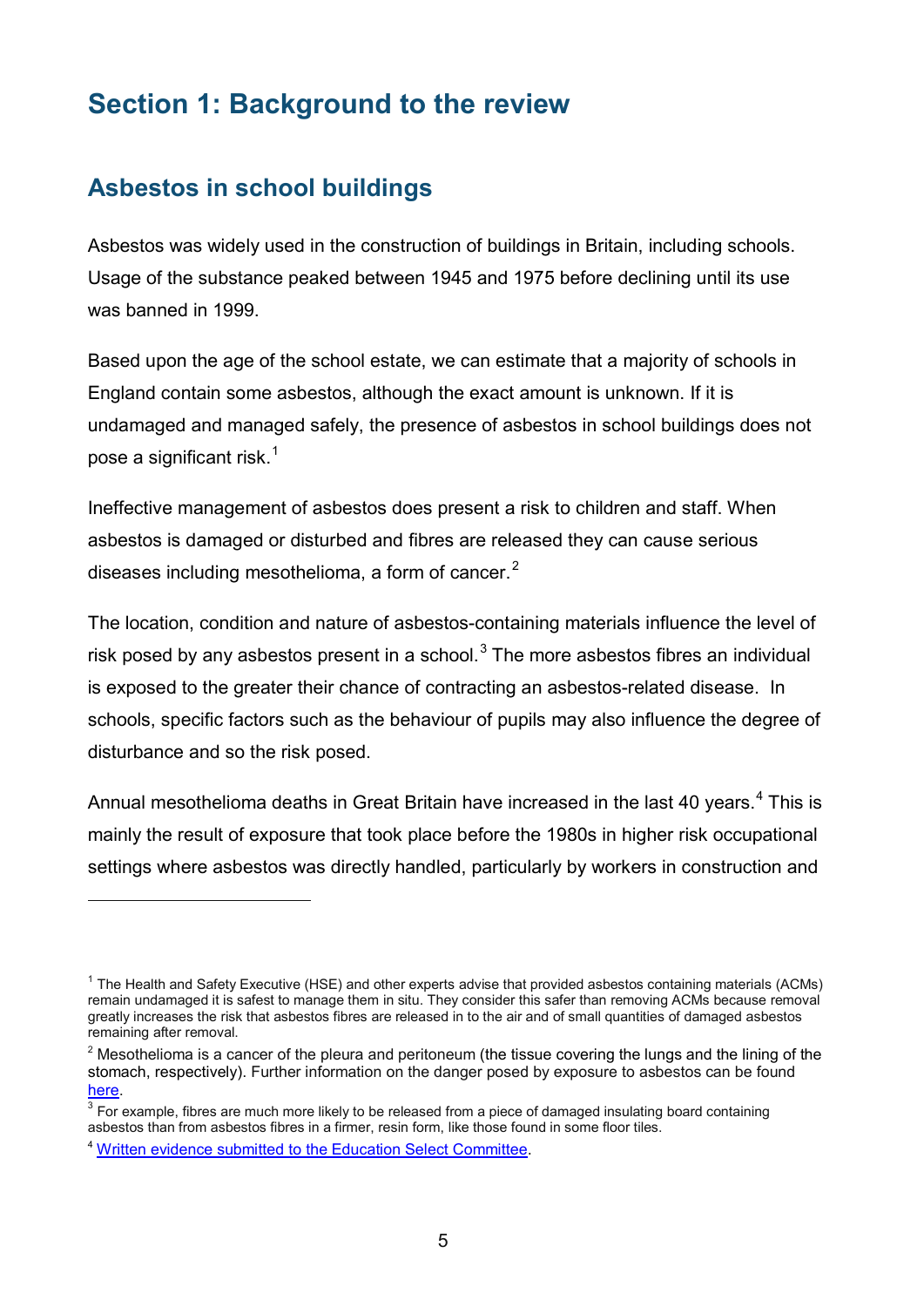maintenance trades and the shipbuilding industry.

The Department of Health's Committee on Carcinogenicity looked into the potential harm caused to children by asbestos exposure.<sup>[5](#page-6-1)</sup> They concluded that, due to their longer life expectancy and the long latency period for the disease to develop, children have an increased lifetime risk of developing mesothelioma compared to adults if exposed to a given dose of asbestos. However, we do not have conclusive evidence on the relative risks of asbestos exposure in a school setting or on whether children are *intrinsically* more susceptible to harm from exposure to asbestos.

### <span id="page-5-0"></span>**Asbestos in schools: roles and responsibilities**

### <span id="page-5-1"></span>**The duty holder**

Under the Control of Asbestos Regulations 2012, the primary responsibility for managing asbestos in a school lies with the duty holder.<sup>[6](#page-6-2)</sup> The duty holder is anyone who has responsibility for the maintenance and/or repair of a building.

In schools this generally means that the duty holder is the employer. Typically, for community schools, community special schools, voluntary-controlled schools, maintained nursery schools and pupil referral units, the employer is the local authority. For academies, free schools, voluntary-aided and foundation schools, it will be the school governors or academy trust. For independent schools, it may be the proprietor, governors or trustees. Where responsibility for maintenance is shared, the duty holder responsibility may also be shared.

<span id="page-5-2"></span>The duty holder has legal responsibility for the safe management of any asbestoscontaining materials present in a school and is liable to be prosecuted if the regulations are breached.

<span id="page-5-5"></span><span id="page-5-4"></span><span id="page-5-3"></span><sup>5</sup> [Statement On The Relative Vulnerability Of Children To Asbestos Compared To Adults.](http://webarchive.nationalarchives.gov.uk/20140506122027/http:/www.iacoc.org.uk/statements/documents/Asbestosinschoolsstatement_000.pdf)

<sup>&</sup>lt;sup>6</sup> Control of Asbestos Regulations 2012.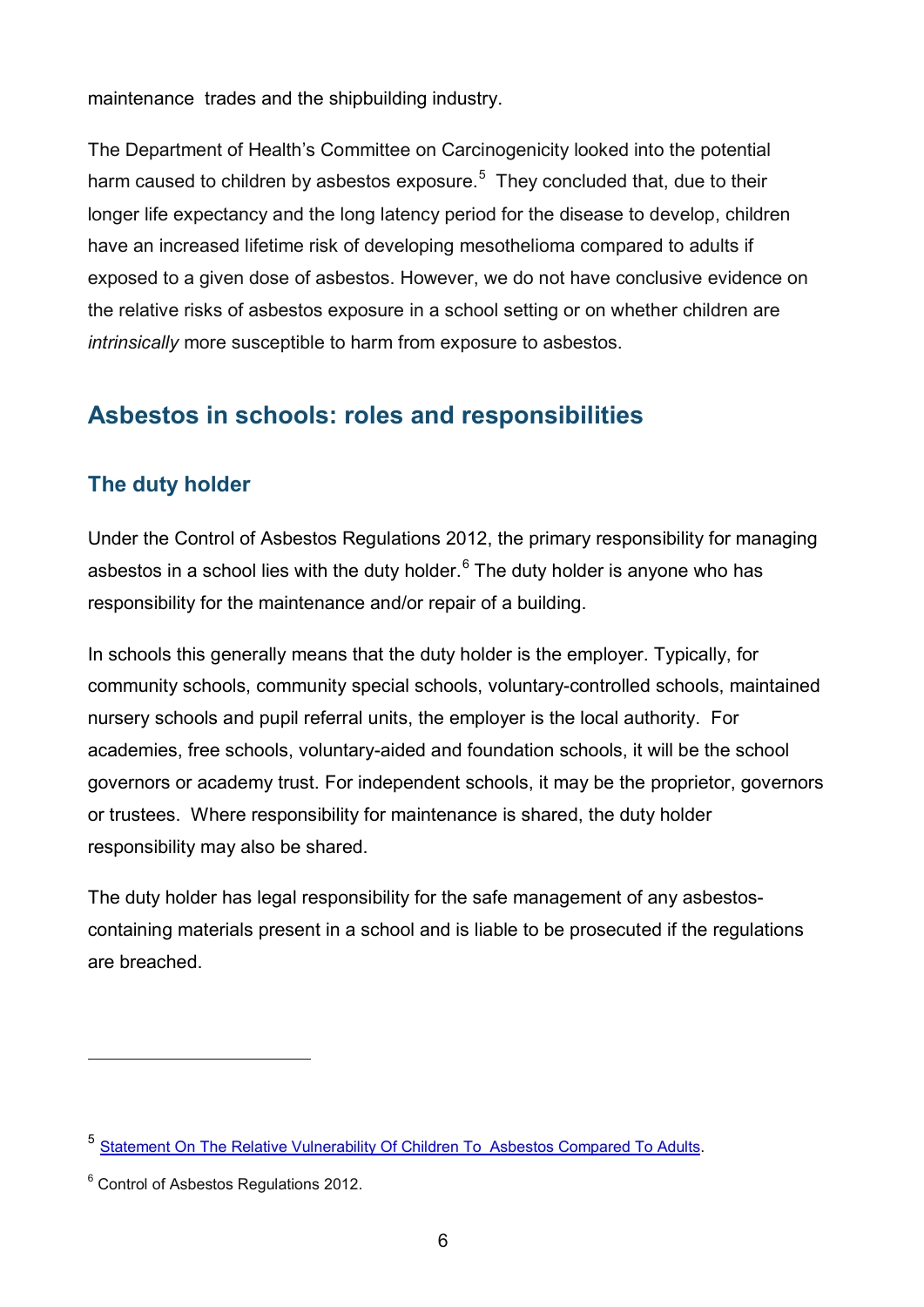In order to manage the asbestos present in a building in accordance with the regulations, duty holders are expected to survey their building, create a register of asbestoscontaining materials and write a management plan detailing the procedures for monitoring the condition of asbestos-containing materials. The employer should also provide adequate information, instruction and training for any members of school staff, including teachers, likely to disturb asbestos and ensure all school staff, and contractors are aware of the location of asbestos in the building.<sup>[7](#page-7-2)</sup>

### <span id="page-6-0"></span>**The Health and Safety Executive (HSE)**

The HSE is the primary regulator in the UK for the management of asbestos and is responsible for enforcing the Control of Asbestos Regulations 2012.<sup>[8](#page-7-3)</sup> In order to do this they carry out a number of activities, including unannounced inspections, investigations of asbestos exposure incidents and complaints, prohibiting dangerous practices and prosecuting for breaches of the regulations including inadequate control of asbestos. They also help to raise awareness about asbestos in schools, including by publishing resources.

The HSE's view is that schools, overall, are low risk health and safety environments, similar to offices or retail premises. They focus their inspection resources on higher risk industries such as construction. However, in recent years, the HSE has conducted surveys of a sample of school duty holders to assess their compliance with regulations.<sup>[9](#page-7-4)</sup> Their findings are summarised later in this document.

l

 $^7$  The Health and Safety Executive (HSE) publishes information for duty holders and specifically for school duty holders on their website, hse.gov.uk.

 $8$  HSE is one of the regulators of the EU's REACH Regulation that prohibits the use, sale, supply or otherwise placing on the market of asbestos containing materials.The Registration, Evaluation, Authorisation and Restriction of Chemicals Regulation 2006 prohibits manufacturing, use and supply of asbestos (and other chemicals). Where asbestos containing material(s) are already in use in for example buildings, it can remain in use until the end of its service life where it must then be disposed of as hazardous waste.

<span id="page-6-2"></span><span id="page-6-1"></span><sup>&</sup>lt;sup>9</sup> 'Inspection Initiatives in Schools'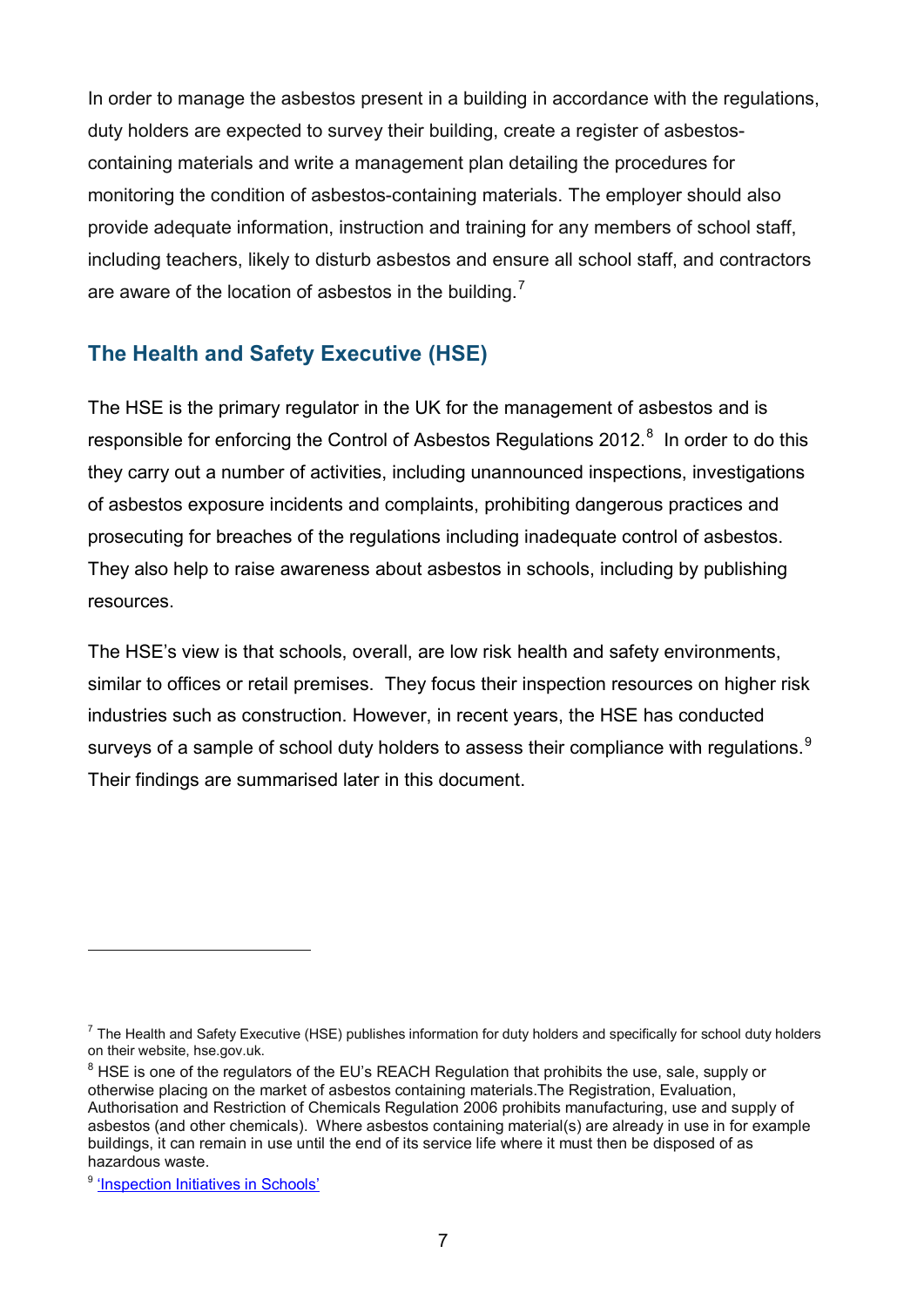### <span id="page-7-0"></span>**The Department for Education**

The Department for Education's role is to support schools in ensuring that they provide a safe learning and working environment for their pupils and staff, and help make sure duty holders are aware of their responsibilities and take them seriously. Since at least the 1960s the Department has issued advice and guidance to schools about the use and presence of asbestos on their premises. The Department also provides funding to those who are responsible for schools so that they can ensure their school buildings are safe and in good condition. Where appropriate this may include the removal or safe containment of asbestos-containing materials.

### <span id="page-7-1"></span>**Scope and objectives of the DfE Asbestos Policy Review**

In 2013, the Committee on Carcinogenicity concluded that, because of 'the increased life expectancy of children compared to adults, there is an increased lifetime risk of mesothelioma as a result of the long latency period of the disease.' However, they also found that 'from the available, albeit limited, data it is not possible to say whether children are intrinsically more susceptible to asbestos-related injury.'

<span id="page-7-4"></span><span id="page-7-3"></span><span id="page-7-2"></span>Following this statement, we committed to review our policy on asbestos management in schools. Our aim was to establish whether and how we could improve the support available to schools, and those responsible for them, in fulfilling their duties to manage asbestos effectively, and how we could help to ensure that all duty holders are taking their responsibilities seriously. We also examined what could be done to improve the evidence base on the levels of exposure in schools. The full terms of reference can be found in Annex B.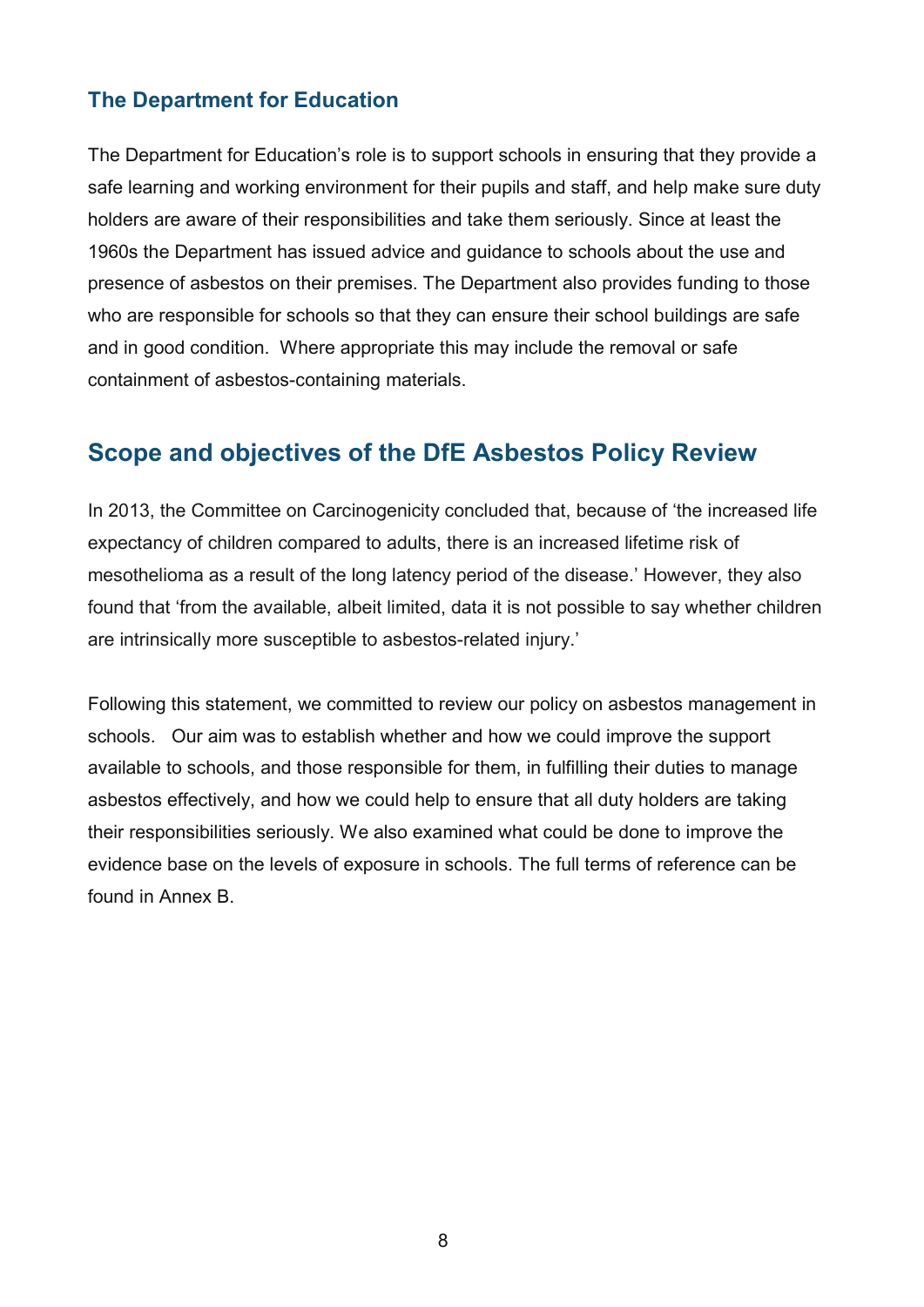# <span id="page-8-0"></span>**Section 2: Evidence and views from stakeholders and experts**

Our review drew on available sources of evidence and stakeholder views on the risks to effective management of asbestos in schools. Key sources of evidence included:

- the Committee on Carcinogenicity (CoC) statement on the **relative vulnerability of children** to asbestos compared to adults;
- the findings from **school inspections** by the Health and Safety Executive (HSE) over recent years;
- Joint Union Asbestos Committee (JUAC) **surveys** aimed at union members, safety representatives and schools leaders;
- **expert advice** from the HSE;
- **recommendations from the All-Party Parliamentary Group** (APPG) on Occupational Safety and Health;<sup>[10](#page-9-0)</sup>
- responses to our **call for evidence;**
- advice from the DfE **Asbestos in Schools Steering Group;**

A list of respondents to the call for evidence can be found in Annex C. This section summarises the key issues in relation to asbestos management that were identified by stakeholders.

# <span id="page-8-1"></span>**Evidence on the nature, extent and impact of asbestos exposure in schools**

It is important that the approach that we, and those directly responsible for schools, take to asbestos management is tailored to the nature and extent of the risk of exposure.

In our assessment of the evidence about the risk posed by asbestos in schools the Department has been led by the HSE. They are the regulator in this area and have the necessary expertise to make the proper assessment of the evidence and the risks. Our

<sup>&</sup>lt;sup>10</sup> 'Asbestos in schools: the need for action'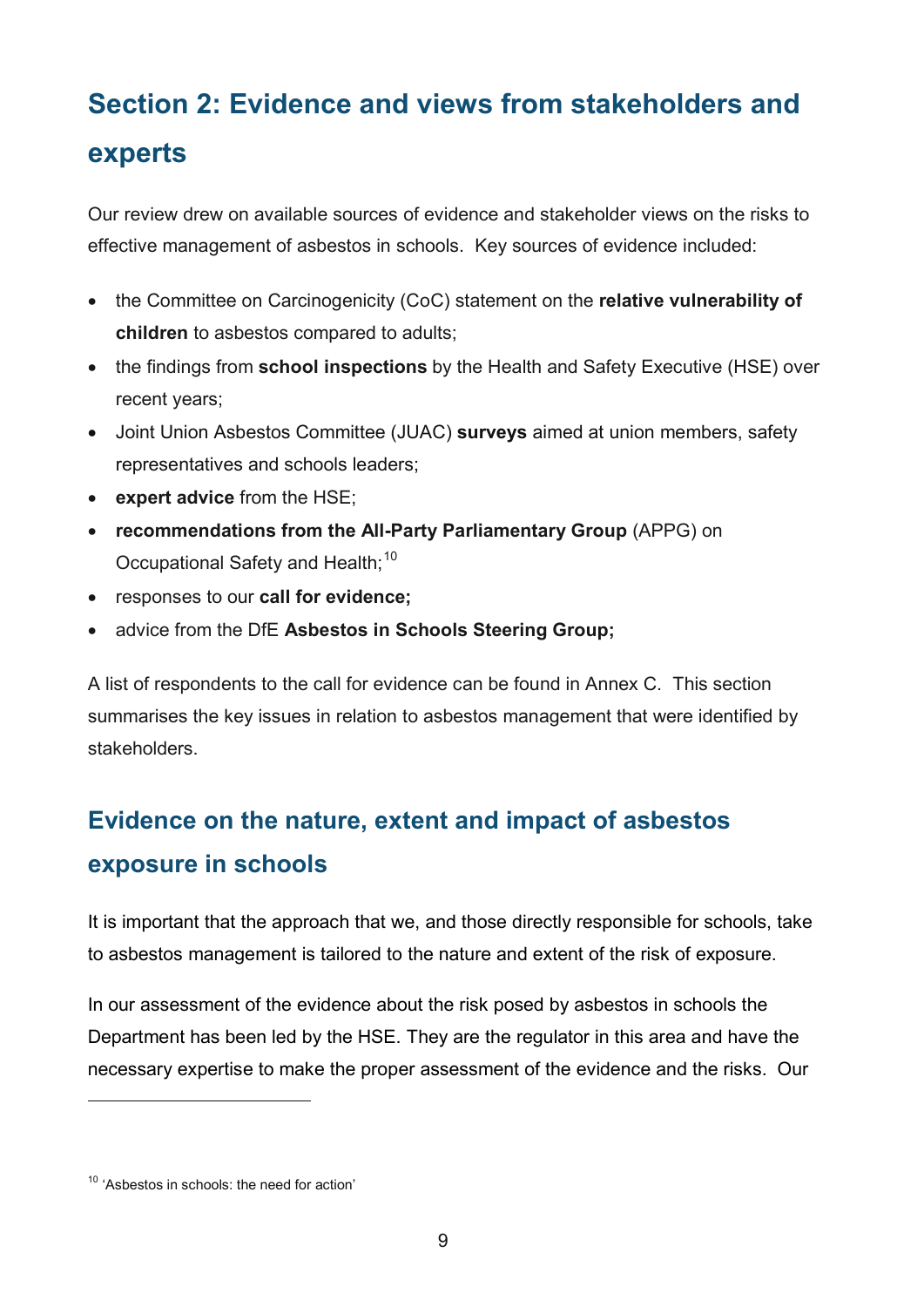expertise lies in understanding schools and ensuring that, in light of the risks, we have policies in place to support schools to manage asbestos effectively.

Between 2003 and 2012 there were 224 mesothelioma deaths where the deceased's last occupation was recorded as "Teaching Professionals". In addition, "Teaching assistants" was the recorded occupation in 8 deaths, "Nursery nurses" in 8 deaths, and "School secretaries" in 8 deaths.These figures do not include caretakers, cleaners or other maintenance staff, but these groups are expected to be at greater risk.

We cannot establish a direct link between a death from an asbestos-related disease and exposure in a specific occupation because of the long period it takes for a disease to develop. The long delay between first exposure to asbestos fibres and the onset of mesothelioma means that the occupation at time of death may not necessarily have been that associated with exposure to asbestos. However, in a small number of recent compensation cases the courts have ruled there is likelihood that, on the balance of probablity, some people who have contracted mesothelioma may have been exposed to above normal background levels of asbestos fibres whilst at school.<sup>[11](#page-10-1)</sup>

We have very little contemporary evidence on the levels of asbestos fibres found in the air in schools *today*, and therefore the risks of exposure and harm to school staff and pupils today. Requirements for managing asbestos in buildings are much more rigorous than in the past and the asbestos levels found in the ambient air of schools during normal occupation are likely to be lower than in the past. A recent study of the number of asbestos fibres found in lung samples suggests overall levels of asbestos exposure are decreasing in the general population.<sup>12</sup>

The CoC noted the lack of contemporary data on the levels of asbestos fibres in air found in schools and concluded that there would be benefit in collecting and analysing new exposure data. A number of stakeholders, as well as the APPG, have called for better evidence on the levels of asbestos fibres present in the air in schools and classrooms.

<sup>&</sup>lt;sup>11</sup> For instance, Willmore v Knowsley Metropolitan Borough Council.

<span id="page-9-0"></span><sup>&</sup>lt;sup>12</sup> [Julian Peto, written evidence submitted to the Education Select Committee](http://www.publications.parliament.uk/pa/cm201213/cmselect/cmeduc/writev/1056/m5.htm)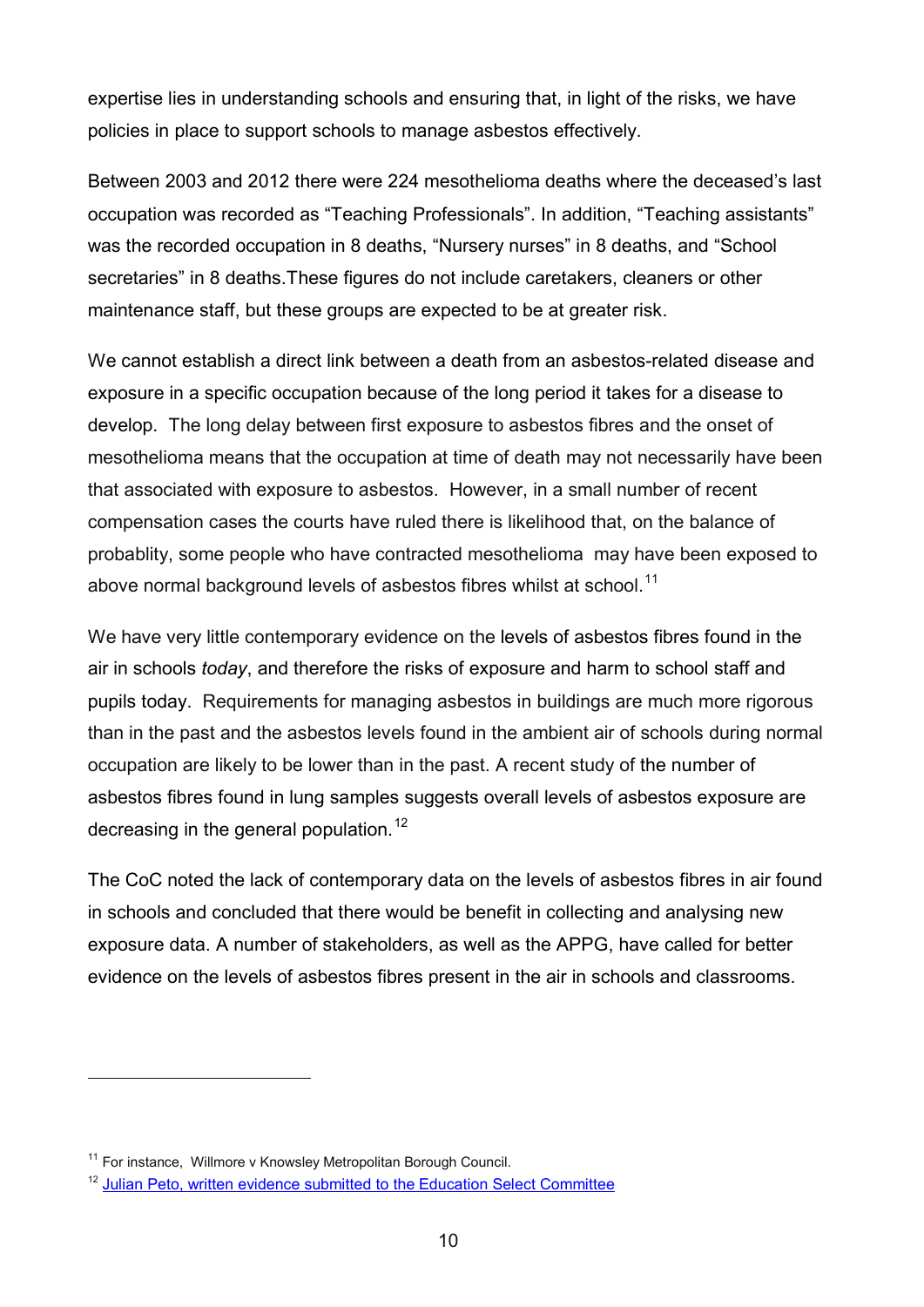### <span id="page-10-0"></span>**Awareness and understanding of responsibilities**

The safety of staff and children in schools relies on duty holders and others in schools being aware of, and effectively managing, the risks of asbestos. Otherwise there is a risk of damage or disturbance and subsequent exposure to asbestos among school staff and children.

Currently the HSE publishes a number of guidance documents and pages on their website to help duty holders fulfil their responsibilities. DfE produces guidance tailored to duty holders in schools. The HSE also publishes information specifically for schools, including a checklist that schools can use to assess how well they are managing their asbestos. [13](#page-11-0)

The findings of HSE inspection initiatives have demonstrated that the majority of schools' duty holders have an understanding of their responsibilities. For example, a HSE inspection initiative of schools outside local authority control found:

- most, but not all, schools have a 'broad or full understanding' of who the dutyholder is (87%);
- no schools reported having no understanding; and
- overall, duty holders are aware of their legal responsibilities (95%) and this was 9% higher than the level found in the 2010/11 inspection programme.

A similar inspection initiative showed comparable issues in some local authority maintained schools and also indicated that, because the duty holder responsibility was more often split in that type of school, there was sometimes more confusion over who the duty holder was.

However, while the majority of school leaders have a good understanding of their responsibilities, there is lack of awareness amongst a small, but significant, minority.

A survey of school leaders by JUAC also indicated high levels of awareness of the regulations, although there was also a lack of clarity about the duty holder role in some

<span id="page-10-2"></span><span id="page-10-1"></span><sup>&</sup>lt;sup>13</sup> The checklist is published [here.](http://www.hse.gov.uk/services/education/asbestos-checklist.pdf)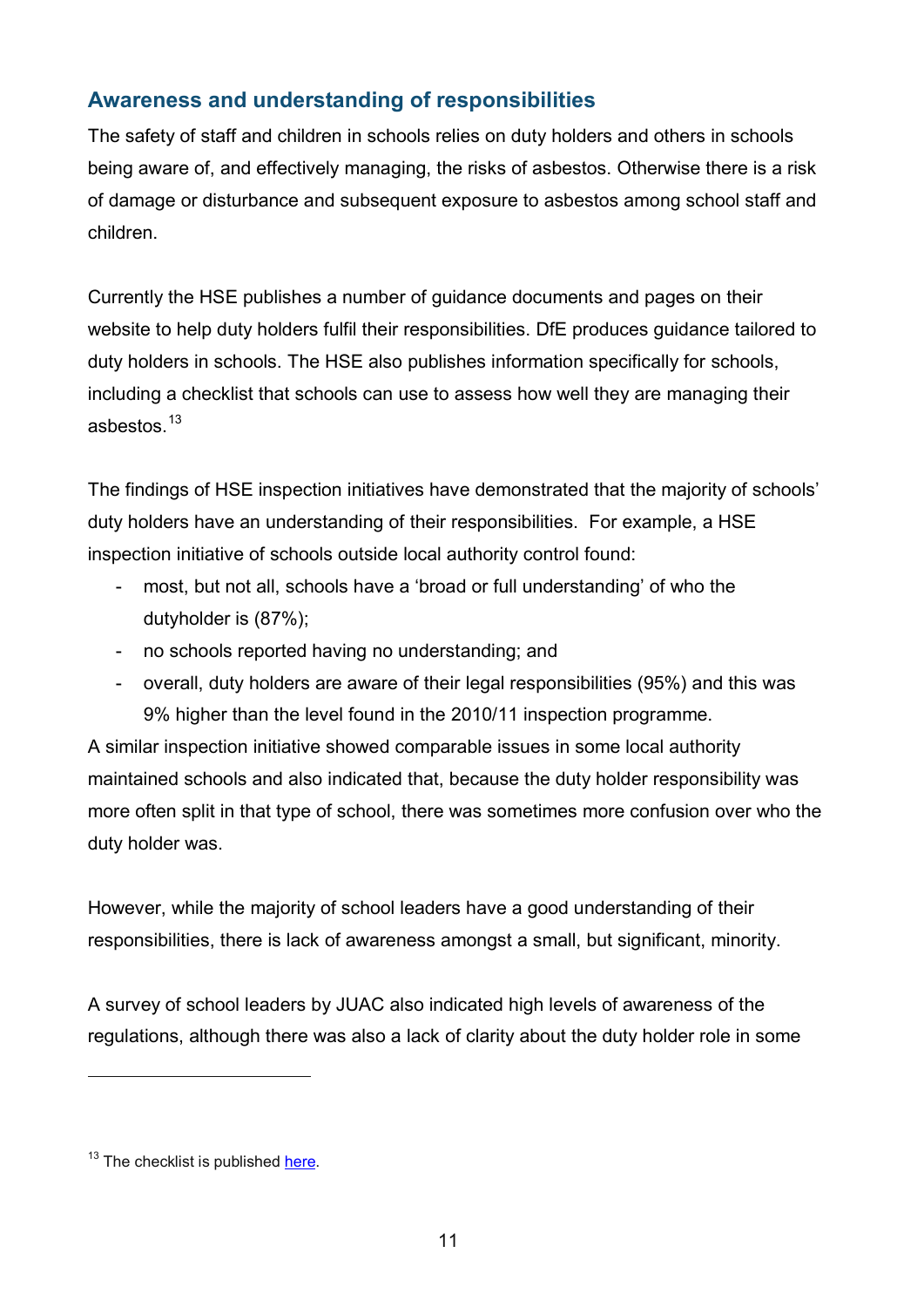schools. A similar survey of school staff showed that those who did not have the lead responsibility for asbestos management in schools were less likely to have a clear understanding of who managed the asbestos in their schools.

The HSE has identified the need for more schools to provide the right level of training to relevant staff (e.g. caretakers and maintenance workers) and to communicate well with contractors entering their premises about the location of asbestos. The survey of school leaders conducted by JUAC also indicated that more schools could benefit from greater awareness of the potential risk posed by asbestos.

A declining level of awareness amongst schools outside local authority control was perceived by some stakeholders. There was particular concern that many of these will no longer have access to local authority health and safety expertise although some do continue to buy-in this service from their local authority.

Some stakeholders called for the centralised provision or funding of asbestos-related training, and the APPG recommended that standards in asbestos training should be set and the training should be mandatory. However, advice from experts suggested there was an extensive market that provides training on managing asbestos. Also, it was suggested that effective training needs to be building and context specific and so it may not be effective to administer training at a national level. It was noted that adequate information, instruction and training to those 'liable to disturb asbestos at work' is already mandatory under the Control of Asbestos Regulations 2012 and that the underlying problem might be linked to poor awareness of this obligation, rather than lack of provision or mandation.

<span id="page-11-0"></span>Finally, stakeholders generally thought that the DfE guidance was helpful but needed improvement. Many stressed that access to and dissemination of the available information and guidance was just as important as improving it. The HSE inspection initiative carried out in 2013/14 found that less than 40% of the sampled schools in

12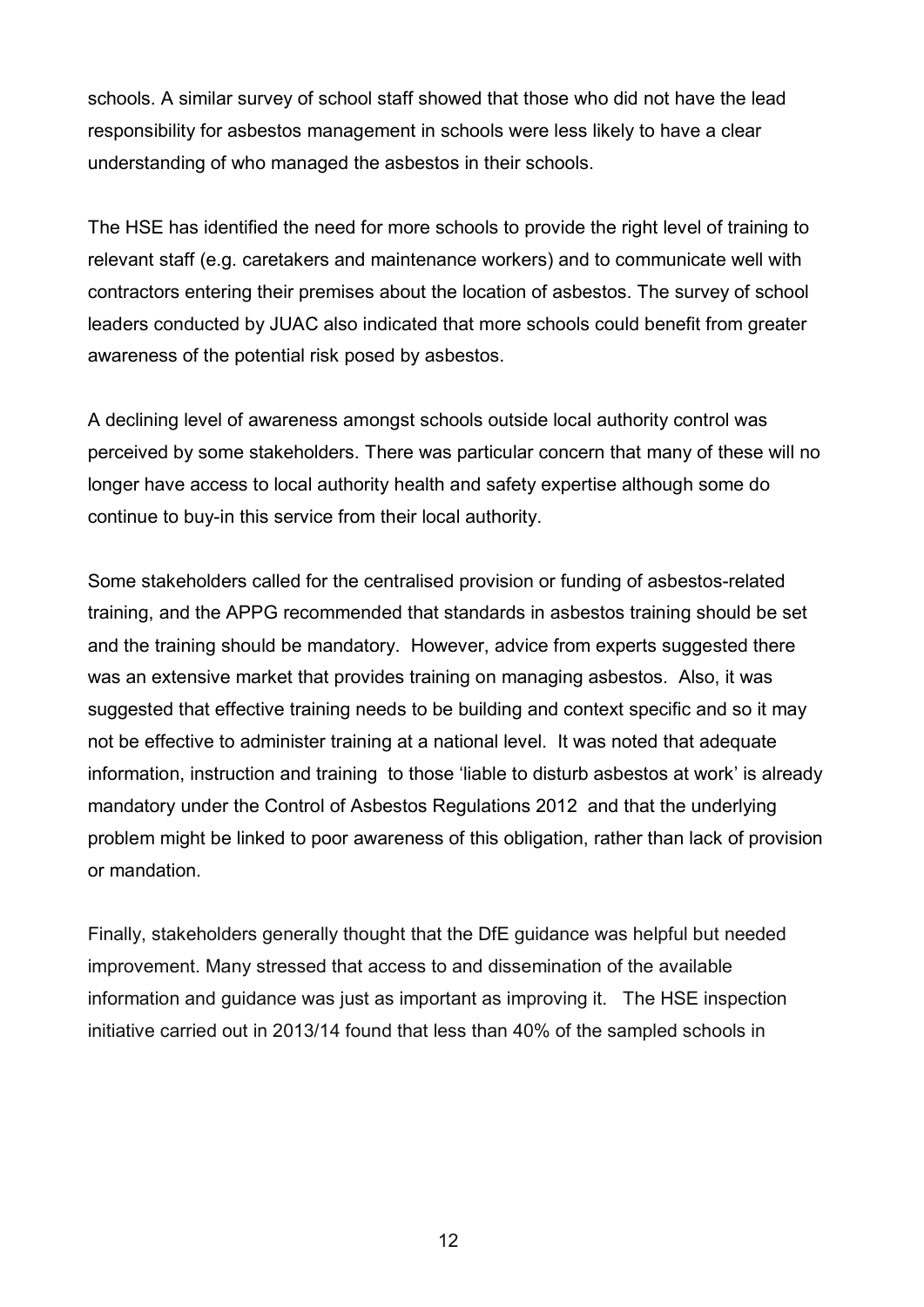England were aware of the DfE guidance and JUAC found that 97% of respondents to their survey were unaware of the guidance.<sup>[14](#page-13-4)</sup>

### <span id="page-12-0"></span>**Incentives and accountability**

It is not sufficient that duty holders simply understand their responsibilities. Duty holders need to be held to account for their responsibilities and face potential consequences from non-compliance.

The HSE has conducted a number of inspections of asbestos management in schools.<sup>15</sup> It found that most of those duty holders inspected had good systems in place, and maintained their schools and asbestos-containing materials to the standards required by the Control of Asbestos Regulations (CAR).

However, the HSE found some weaknesses. Between 7% and 17% of duty holders were found to be not fully compliant with some aspect of the regulations in the different surveys.<sup>16</sup> Specifically the HSE found examples of some schools lacking adequate plans for managing their asbestos, poor or no training for staff likely to disturb asbestos and poor communications with building contractors. This suggests there is a case for strengthening accountability on duty holders to fulfil their responsibilities.

Some stakeholders argued that openness and transparency would drive better accountability. The APPG recommended that parents, teachers and support staff should be updated annually on the presence of asbestos in their schools and the measures that are being taken to manage it. This policy has been adopted in the USA and it was suggested that this provides an effective form of self-regulation and accountability.

The HSE's current work plan focusses its inspection efforts on high-risk sectors and does not include proactive inspections of schools. Some respondents challenged this and were concerned that the removal of proactive inspections of asbestos management

<sup>14 &#</sup>x27;Asbestos management in schools outside of local authority control 2013/14'.

 $15$  Further details of these inspection initiatives can be found [here.](http://www.hse.gov.uk/services/education/asbestos.htm)

 $16$  This range comes from HSE inspection initiatives in both local authority controlled and non-local authority controlled schools. More detail can be found [here.](http://www.hse.gov.uk/services/education/asbestos.htm)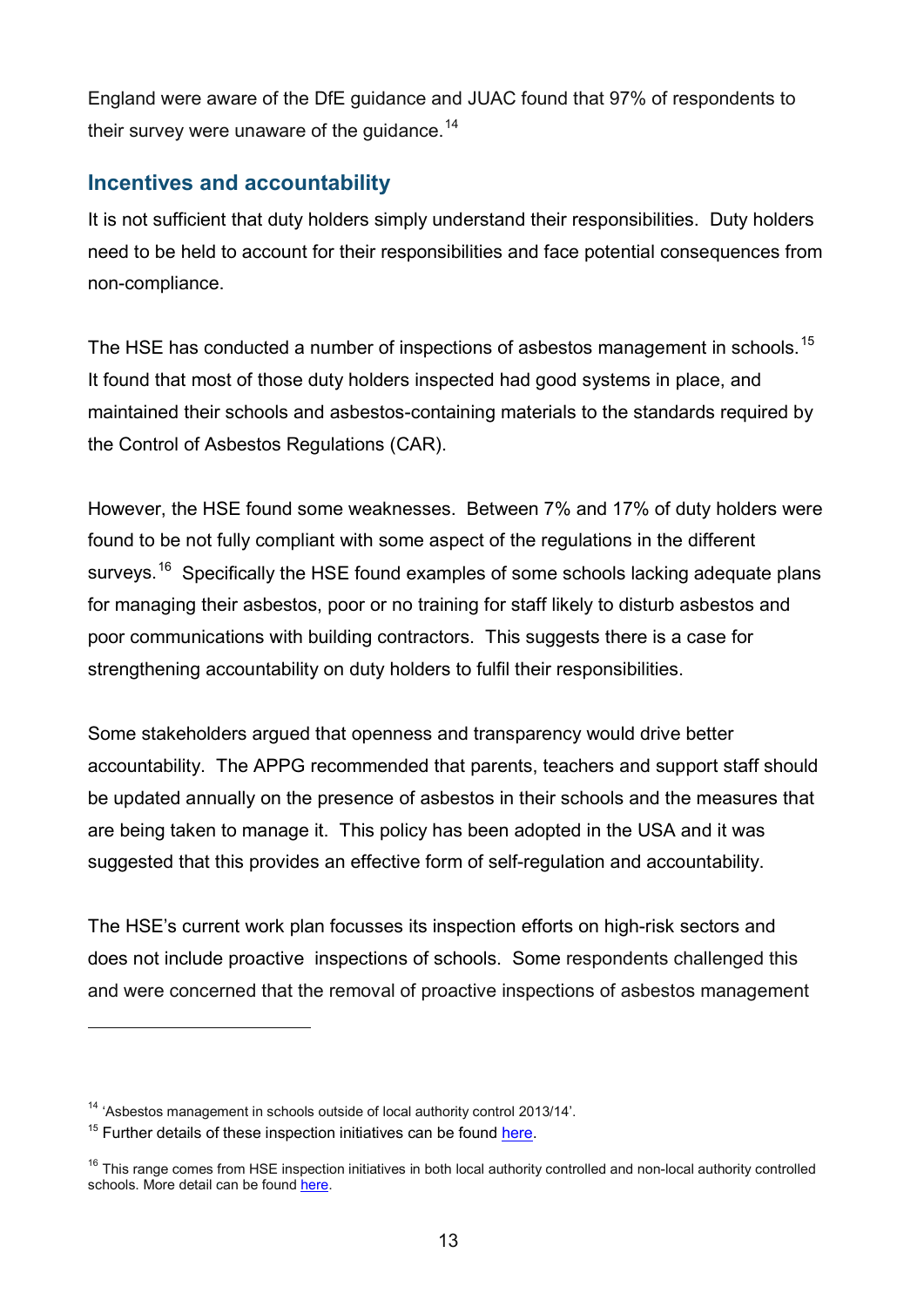in schools would weaken incentives and accountability in the system. The APPG recommended that proactive HSE inspections are reinstated, with a view to reducing future costs caused by asbestos exposure incidents.

### <span id="page-13-0"></span>**Funding and the phased removal of asbestos from schools**

The Department directly funds the appropriate removal of asbestos through its centrally administered rebuilding schemes, such as the Priority Schools Building Programme. We also allocate funding to local authorities, multi-academy trusts and other bodies responsible for schools for them to spend on improving the condition of their school buildings. These bodies are free to use this funding to manage asbestos in their schools and where appropriate, to remove it.

The APPG recommended that the Government should set a programme for the phased removal of asbestos from all schools, with priority being given to those schools where the asbestos is considered to be in the most dangerous or damaged condition. The arguments put forward include the ongoing risk of asbestos exposure as long as asbestos is present in schools, particularly where day-to-day activity or unruly behaviour has the potential to release asbestos fibres. They also identified the ongoing costs of managing asbestos well as a further argument for phased removal.

### <span id="page-13-1"></span>**Other issues raised during the review**

#### <span id="page-13-2"></span>**Insurance**

Some respondents to the call for evidence raised concerns about the lack of availability of public liability insurance to cover asbestos risks. Some local authorities self-insure but this does not provide cover for schools outside local authority control. This means that there may not be provision in place to meet any future asbestos-related claims from former pupils.

### <span id="page-13-4"></span><span id="page-13-3"></span>**Central collection of data/information**

<span id="page-13-6"></span><span id="page-13-5"></span>Some suggested that it is only possible to make nationally strategic decisions on asbestos management in schools if information on asbestos is collated and analysed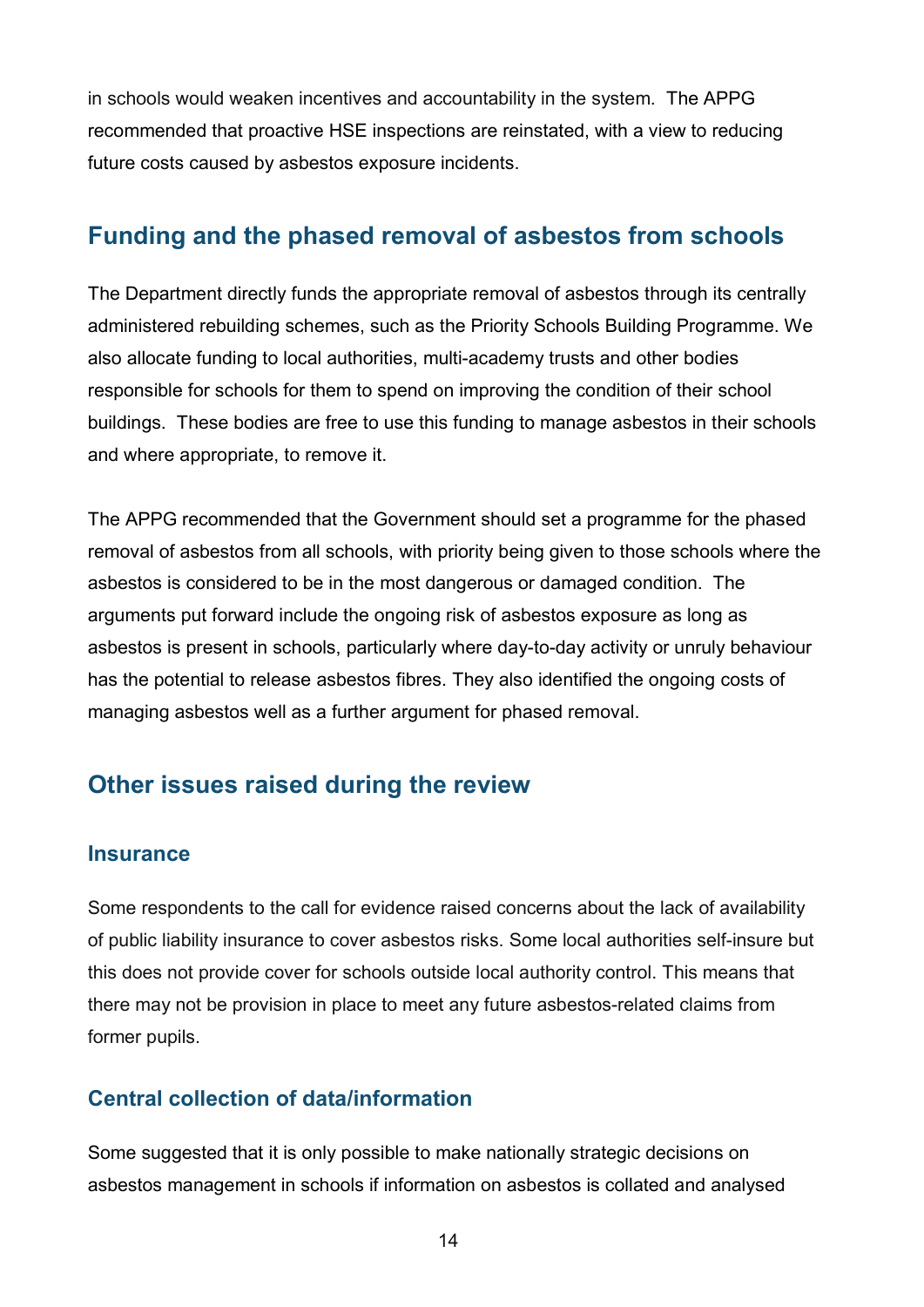centrally. This would also enable a broader assessment to be made of the total costs of controlling or remedying higher risk asbestos across schools.

The APPG recommended that data should be collected centrally on the extent, type and condition of asbestos in schools and that this becomes an integral part of the data collection of the condition of the nation's schools. This was also raised within a number of responses to the call for evidence. There was also criticism that the DfE's Property Data Survey (PDS) did not collect information on asbestos in schools.

### <span id="page-14-0"></span>**Asbestos surveys and other services**

Some respondents to the call for evidence raised issues about the quality and accuracy of asbestos surveys and works and the costs associated with tackling asbestos issues. Examples were given of inadequate or incomplete surveys and previously unidentified asbestos being discovered when work was being undertaken. Some suggested that a separate fund should be made available to provide for asbestos surveys and asbestos removal work.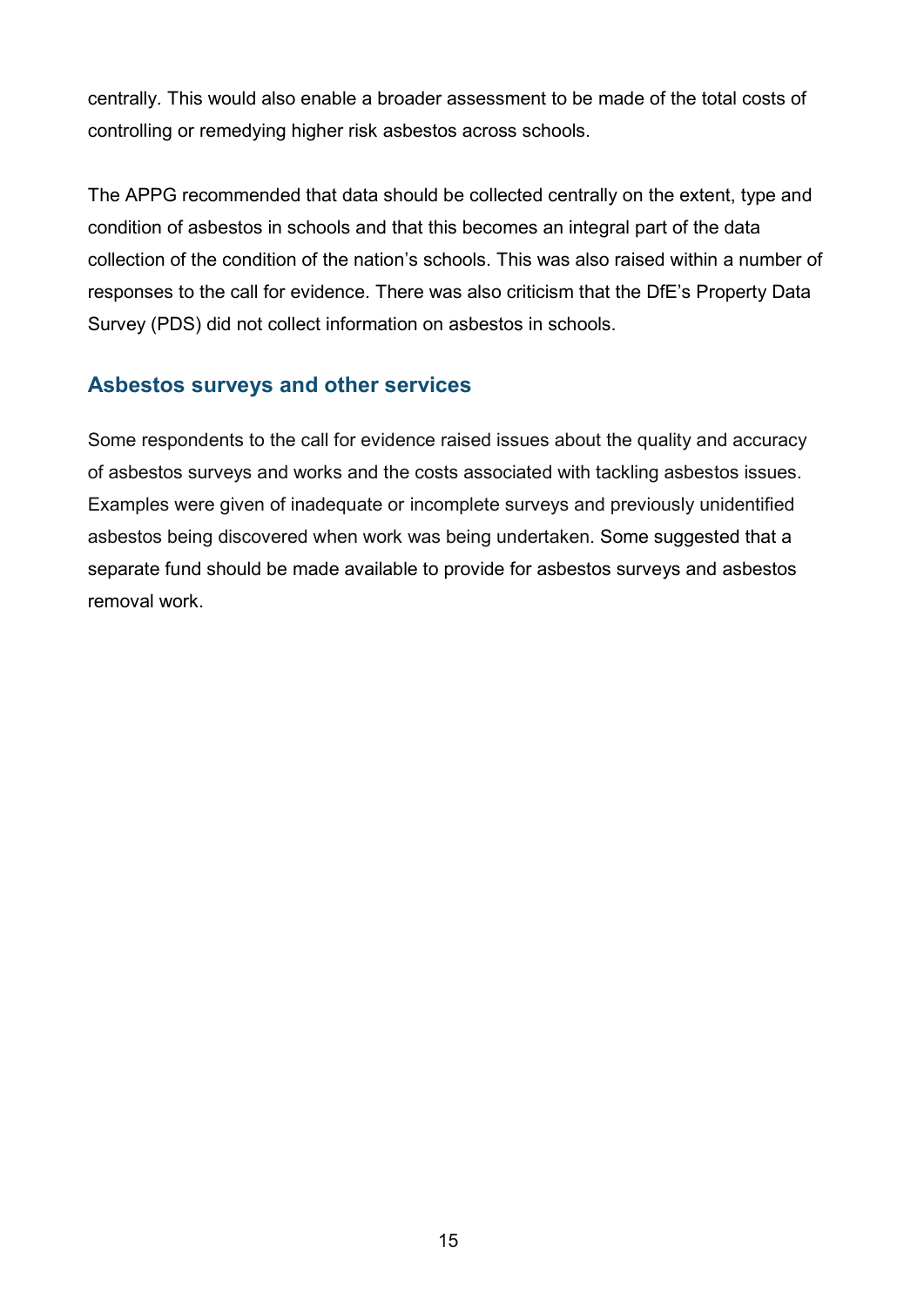# <span id="page-15-0"></span>**Section 3: Our response and next steps on asbestos management in schools**

Through this review, we have identified the key issues and barriers to effective management of asbestos in schools and considered a number of policy responses.

We will:

- a) Develop better and more targeted **guidance on asbestos management in schools.**
- b) Look at ways to improve our **evidence base**, including thorough airsampling in schools.
- c) Enhance the **scrutiny on duty holders** for managing asbestos in their schools.
- d) Continue to **fund the removal of asbestos**, where appropriate, directly and indirectly through our funding programmes.
- e) Encourage more academies to join the **Risk Protection Arrangement.**

Underpinning our approach is the recognition of the roles and legal duties of those involved in and responsible for asbestos management today, and the importance of not undermining or confusing those. Duty holders are best placed and legally responsible for managing asbestos in their schools. Our role is fundamentally to support them to manage their asbestos well and to ensure that they take this role seriously. The HSE has responsibility for the regulation of work with asbestos and remains the expert on how asbestos should be managed in line with legal requirements. Our policy and approach is based on their advice. Finally, as far as possible, any policy action should be clearly tailored to the specific issues and barriers we have identified through this review.

This section sets out our key responses to the identified barriers to effective management of asbestos in schools.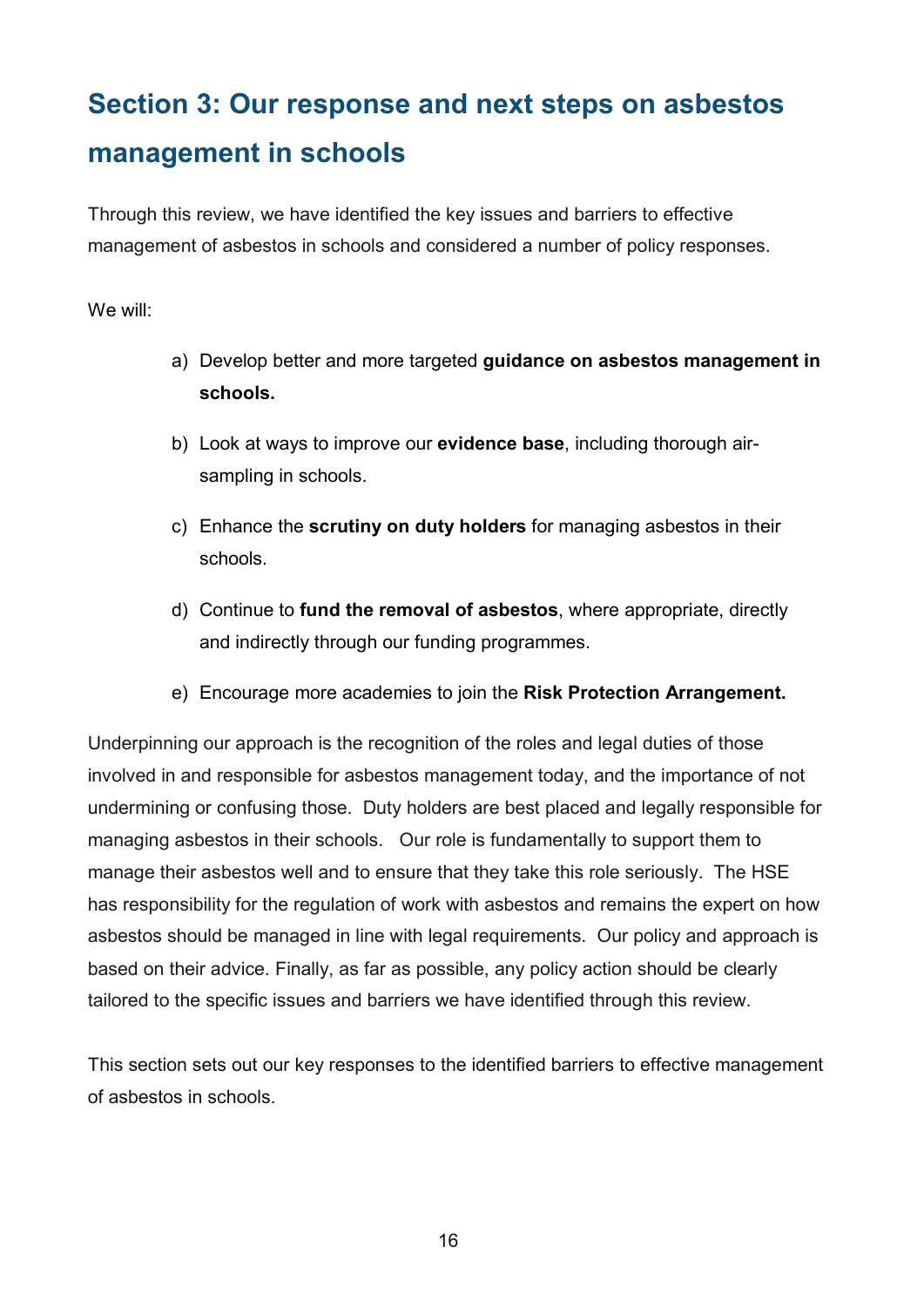### <span id="page-16-0"></span>**Better and more targeted guidance**

Evidence from the review suggests that the DfE guidance – and awareness of and access to it – could be improved. We agree and are grateful for the suggestions on how we do this.

We have worked with our stakeholders to revise our guidance and the new version will be published shortly. This is a user-friendly and easily accessible document which offers practical and straightforward advice on how duty holders and school staff should manage asbestos in their schools. It complements rather than replaces other sources of guidance and advice such as those from the HSE.

We will also look to disseminate the guidance far more widely and extensively by using the Department's social media channels, local authority communications and Education Funding Agency communications to get the message out to as many schools as possible. To address concerns about the capacity of new academies to manage asbestos we will include a link to our refreshed guidance in a welcome letter to all new academies. We will visit relevant conferences and sector meetings to promote awareness of the issue. We will work with our stakeholders to use their communications channels to raise awareness of the issue and of our guidance amongst a wide audience. For example, we will work with the National Governors Association and others to determine how best to support school governors.

Through ongoing engagement with our stakeholders, we will continue to look for ways to raise awareness of the importance of good asbestos management in schools.

### <span id="page-16-1"></span>**Establishing a better evidence base**

The review, and particularly the CoC's statement on the vulnerability of children to asbestos, highlighted the lack of contemporary evidence about the range of airborne levels of asbestos fibres in schools. This is due, partly, to the difficulty of conducting robust, representative and accurate studies. Existing techniques for sampling asbestos fibres in the air are either imprecise or costly and time-consuming, requiring a high level of expertise to carry out and interpret the results. However, if we can design a reliable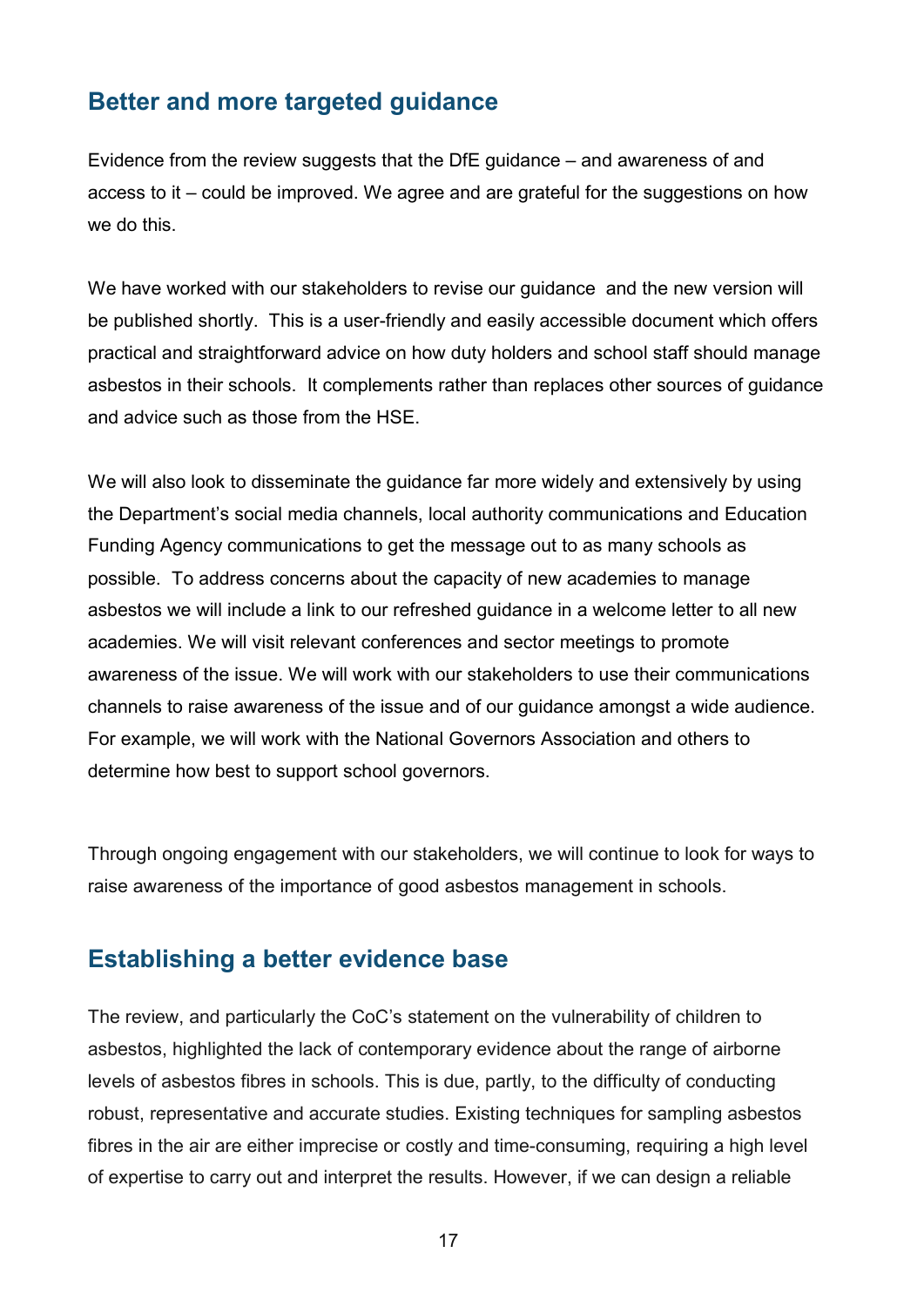and cost-effective study, it could help the Department, HSE and others to better understand the current levels of exposure and the likely risk related to the current management of asbestos.

DfE is working actively with the HSE to establish the feasibility and optimal design of a new study into the background level of asbestos fibres in schools. Due to the complex nature of air-sampling, the HSE advises that any such study is likely to take several years to complete. We expect the study to begin by 2016.

### <span id="page-17-0"></span>**Enhancing accountability for duty holders**

Evidence considered by the review suggested that, although in most cases duty holders are managing asbestos safely, this is not always the case.

We need to support and challenge duty holders to fulfil their duties to manage asbestos safely. In the vast majority of cases – if not all – we believe those responsible for schools will strive to do the right thing and keep their buildings safe. But it is important that we reinforce this by putting in place strong and clear incentives to comply with asbestos regulations.

We propose to implement a system where duty holders provide a regular report to the Education Funding Agency (EFA) about their management of asbestos. This would help to raise the profile of asbestos management in schools, help the Department target the support it provides and strengthen the incentives on duty holders to manage asbestos effectively.

Duty holders would need to confirm that all schools for which they are responsible and which contain asbestos have up to date management plans in place. Where appropriate this may be done as part of wider assurance reporting arrangements. We believe that it would be beneficial for the information we collect, or a summary of it, to be made public, so that the quality of asbestos management in schools is transparent and each duty holder knows that their approach can be publicly scrutinised.

Any such measures should be proportionate to the risk, ensure responsibility remains clearly with the duty holder, and not place unnecessary burdens upon them. We will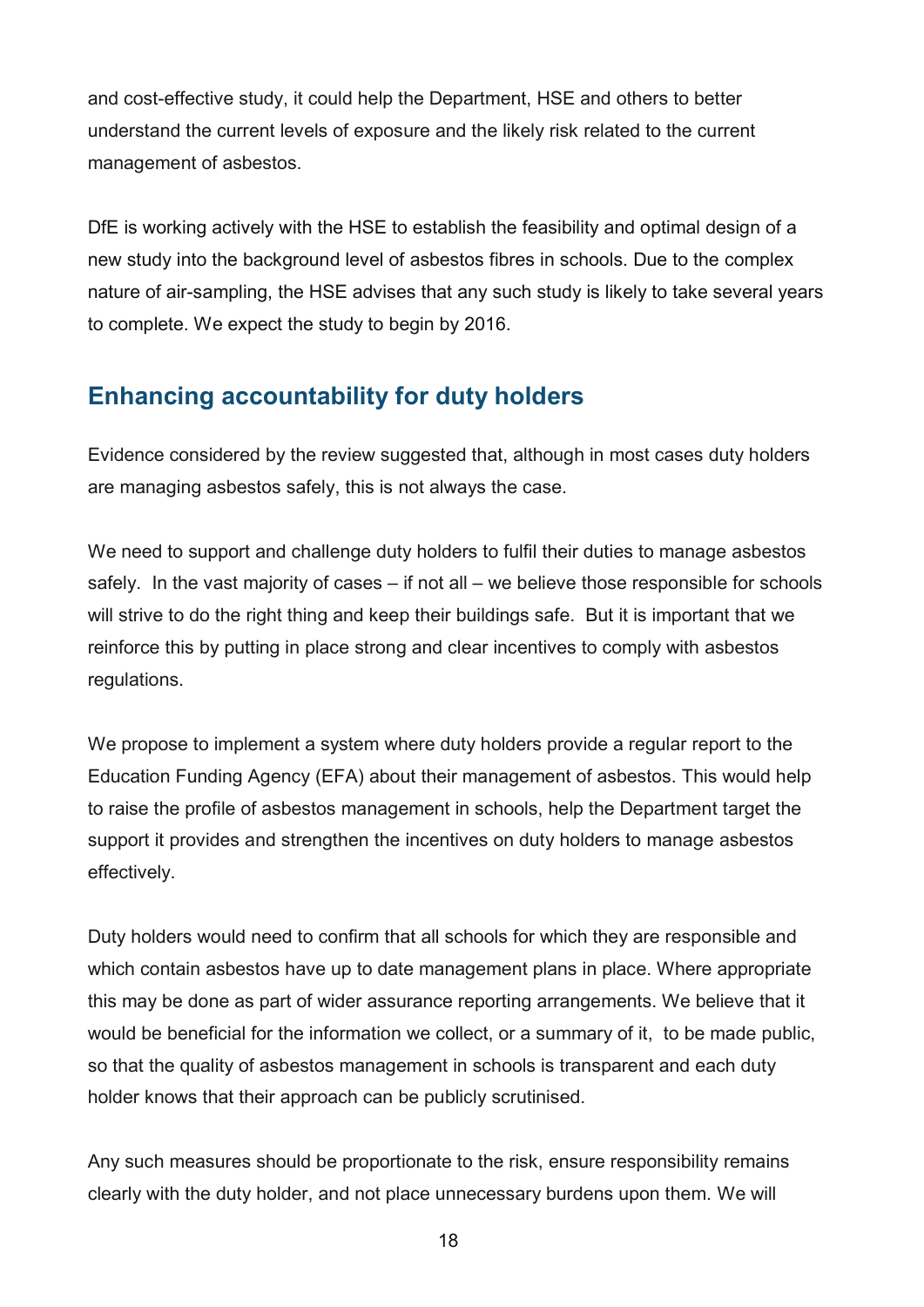therefore engage further with stakeholders, particularly those who will be directly affected by these measures, to finalise our proposals, including how best to undertake this data collection and what to publish; whether and how to supplement it with a more intensive risk-based sampling of asbestos management plans and practice; and the appropriate actions to take where duty holders are identified as needing additional support and challenge.

We will now consult on these proposals. The questions that the Department is seeking input on can be found in Annex A.

We think that collecting and publishing data from all duty holders – with the potential for further follow-up, support and scrutiny from the Department, HSE, or others – will be a significant step towards improving compliance and awareness amongst duty holders.

# <span id="page-18-0"></span>**Continuing to fund appropriate removal of asbestos in schools**

Where asbestos-containing materials are found be at risk of disturbance, it is important that steps are taken to make them safe, for example by encapsulating or sealing the asbestos-containing materials. Expert advice from the HSE remains that it is best to manage low risk asbestos-containing materials in situ, reviewing their risk assessments by monitoring condition and likelihood of disturbance, and repairing or encapsulating as necessary. The duty holder has responsibility for assessing the risk posed by any occurrence of asbestos and selecting the appropriate management action for the particular circumstances. This would almost always be undertaken with support from a professional consultancy. Removal would usually be recommended where asbestos is damaged or when refurbishment work demands prior removal.

We will allocate £1.4 billion a year to schools, local authorities, academy trusts and voluntary-aided partnerships over the next three years to invest in their school buildings and ensure that these are safe and fit for purpose. Where appropriate, this funding should be used by schools, and those responsible for them, to manage, encapsulate or remove asbestos on their premises.

19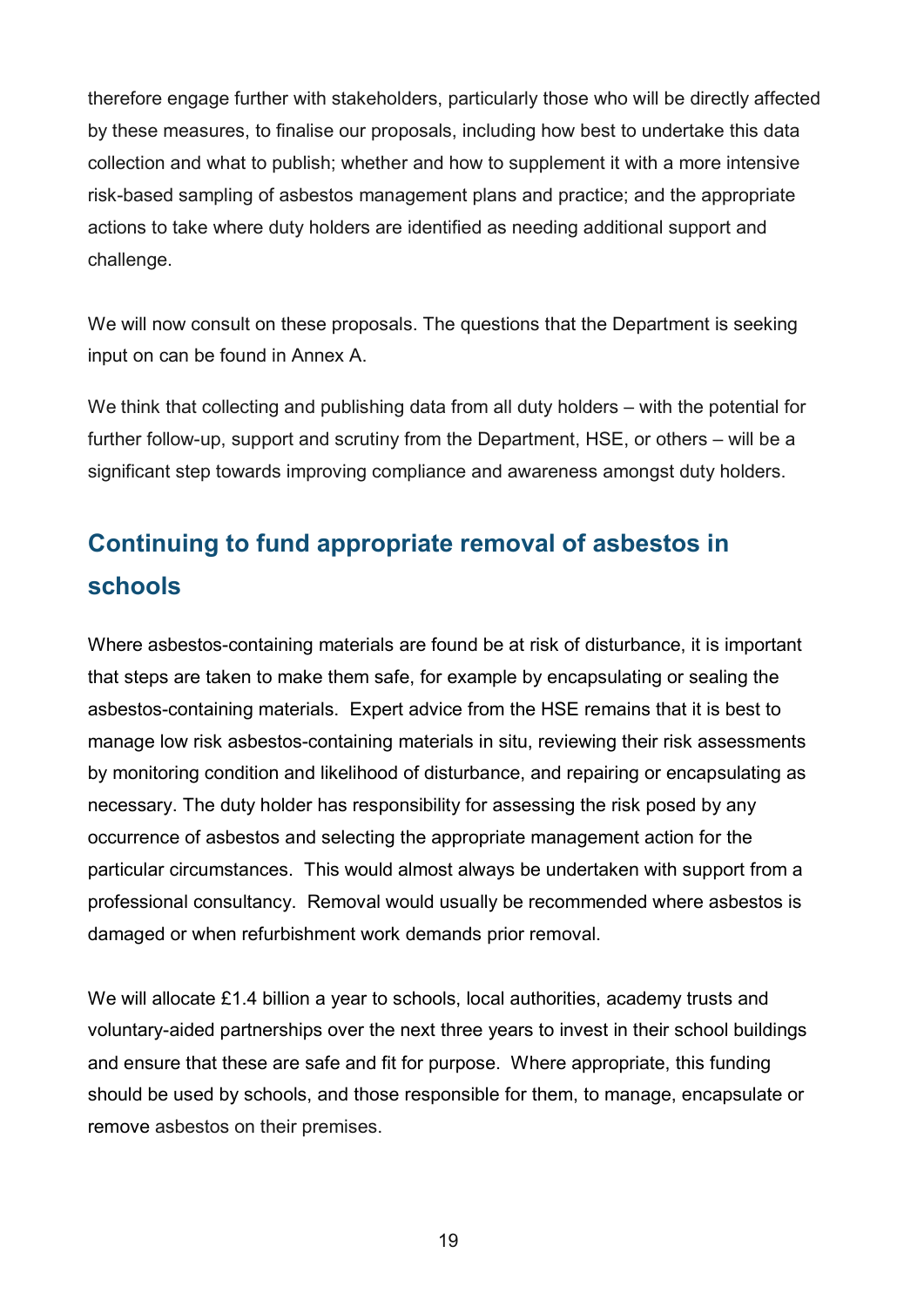In the case of small and stand-alone academy trusts and sixth form colleges, the Education Funding Agency invests on behalf of schools, via the Condition Improvement Fund.<sup>17</sup>

In addition, as part of the second phase of our programme to rebuild or refurbish the school buildings across the country in the worst condition – the Priority School Building Programme 2 – we included the presence of, and risk posed by, asbestos-containing materials as an assessment criteria in the selection of school buildings. All school buildings that have been selected to be rebuilt or refurbished through both phases of the programme will have their asbestos safely removed where it is considered safe and appropriate to do so.

The Department will continue to ensure its funding allows schools and those responsible for them to keep their buildings safe and effective including through encapsulating or removing asbestos-containing materials where required.

### <span id="page-19-0"></span>**Risk protection and insurance**

Asbestos risks are not generally covered by public liability insurance. Local authorities will often "self-insure" but this is not generally available to schools outside local authority control.

The Risk Protection Agreement (RPA) is now available to academy trusts. The RPA offers reimbursement to academies in the event of a loss and includes the legal liability to pay compensation to employees and third parties for death or injury as a result of exposure to asbestos. The RPA also includes a comprehensive risk management solution to those academies that opt in. This includes access to risk management training, an on-line risk assessment tool and independent risk assessment surveys. More information about the RPA can be found [here.](https://www.gov.uk/academies-risk-protection-arrangement-rpa.)

<sup>&</sup>lt;sup>17</sup> More information about CIF can be found [here.](https://www.gov.uk/condition-improvement-fund)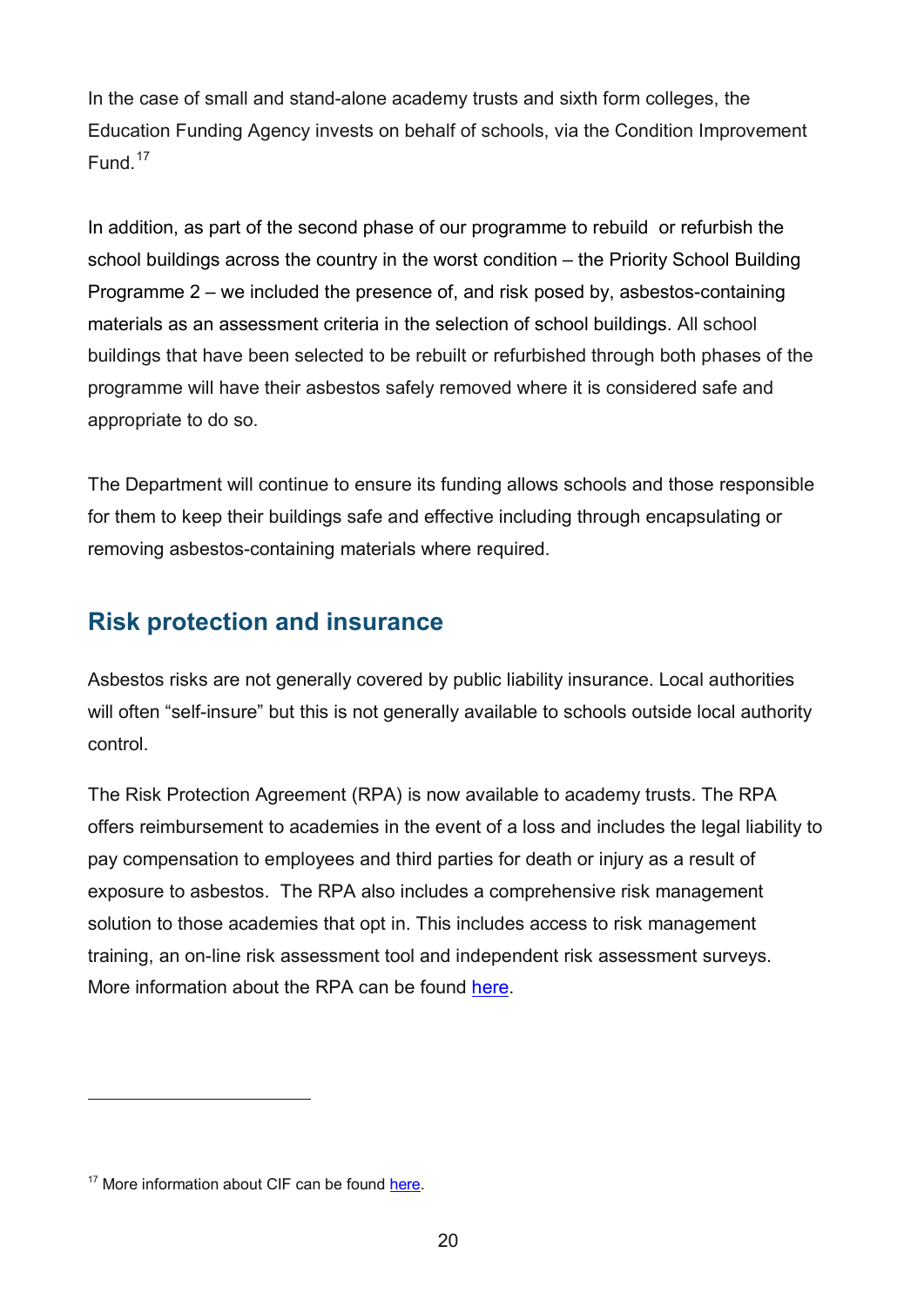There were some proposals put forward in the call for evidence that we have decided not to pursue:

### <span id="page-20-0"></span>**Central collection of detailed data and information on asbestos**

The legal responsibility for managing asbestos lies with duty holders. Duty holders must ensure they have the right information and data on asbestos in their schools in order to make effective decisions on how it is managed. We do not think that there is a case for, in addition, collecting detailed information about the presence and nature of asbestos across schools centrally. However, as we consider the Department's future approach to collecting information on the condition of the school estate, following the recent completion of the Property Data Survey programme, we will keep the range of data we collect on school buildings under review. We will also consult on plans to collect information on how those responsible for schools manage asbestos. See 'Enhancing accountability for duty holders', above.

### <span id="page-20-1"></span>**Centralised provision of training and other asbestos-related services**

<span id="page-20-2"></span>Some stakeholders have called for the centralised provision or funding of asbestosrelated training, surveying and removal services. Having considered the current availability of these services, we did not identify evidence to suggest a lack of available services, or evidence to suggest it would be necessary or efficient for DfE to provide or procure training or services for duty holders directly. It would be beyond the scope of DfE's role to involve itself more extensively in this market. DfE also noted that it is mandatory under current regulations to provide adequate information, instruction and training for those liable to disturb asbestos, including maintenance workers, and duty holders should share information with staff about the location of asbestos. Our priority is therefore to raise awareness that it is mandatory to provide adequate information, instruction and training to relevant staff. The Department will keep this area of policy under review.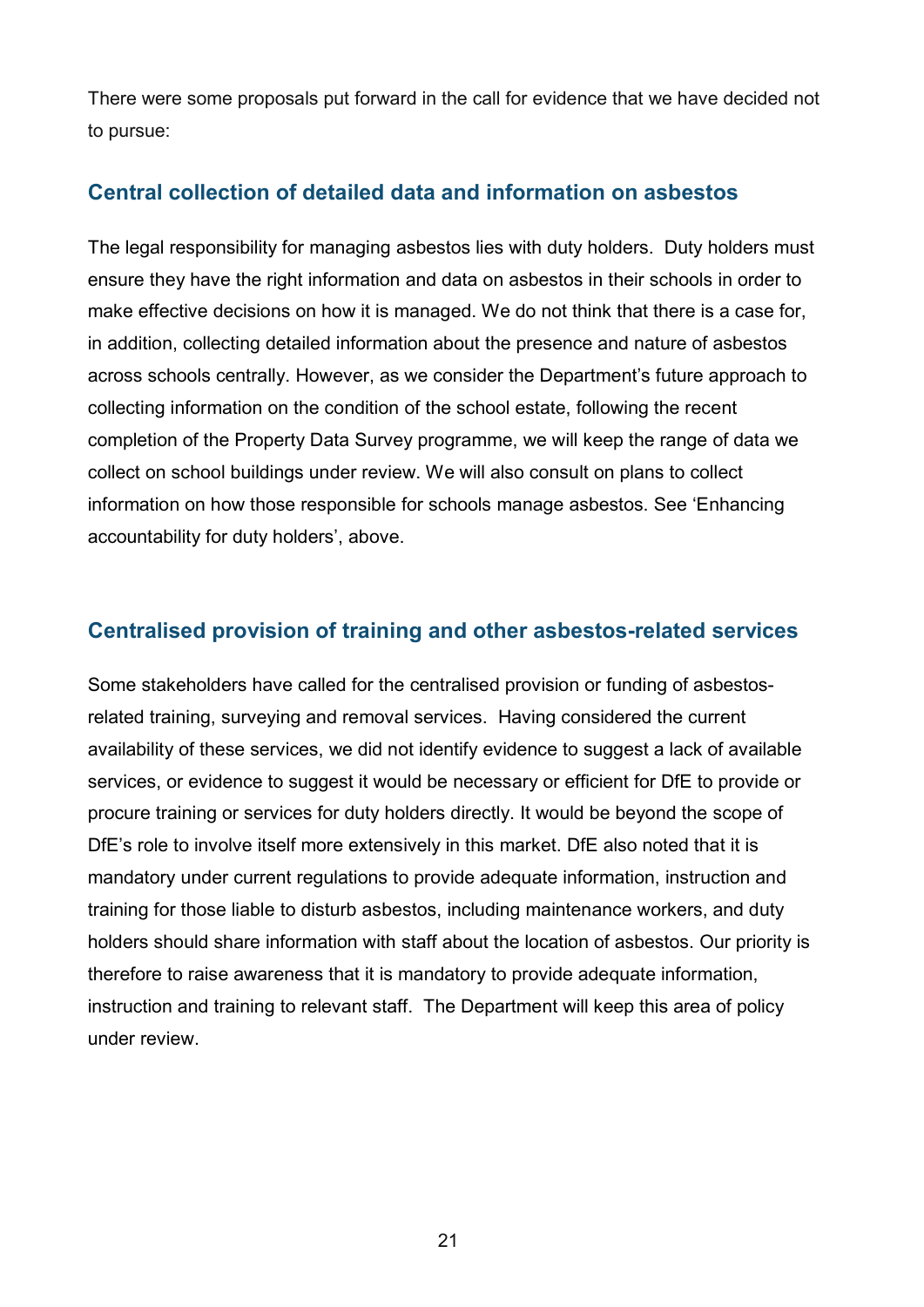### <span id="page-21-0"></span>**Conclusion**

The proper management of asbestos in school buildings is important for the health and safety of all staff and children and should be a high priority for all those involved in maintaining school buildings.

There are two fundamental aspects to the Department's role in ensuring asbestos is managed well in schools. The first is to support those who are responsible for asbestos management in schools to fulfil their duties. The second is to encourage and ensure compliance, through improving awareness and accountability.

In this report, we have set out proposals to enhance our role, through both increasing the scrutiny on duty holders to ensure that asbestos management remains a priority in schools and improving our guidance so that all duty holders are clear what they need to do to keep their staff and pupils safe from asbestos exposure.

Meanwhile, we will continue to invest in the school estate in a way that ensures schools can be kept safe and in good condition. This includes ensuring funding is available so that those with responsibility for school buildings can appropriately deal with any asbestos they have and that, over time and where appropriate, we see a reduction in the number of schools with asbestos-containing materials.

Finally, it is important that we keep reviewing the evidence base in relation to asbestos in schools. This includes evidence on awareness of and compliance with asbestos regulations, as well as scientific evidence in relation to potential exposure and associated risks in schools, such as via air-sampling. That way we can ensure our policies fully respond to, and address, any barriers to the effective management of asbestos in schools.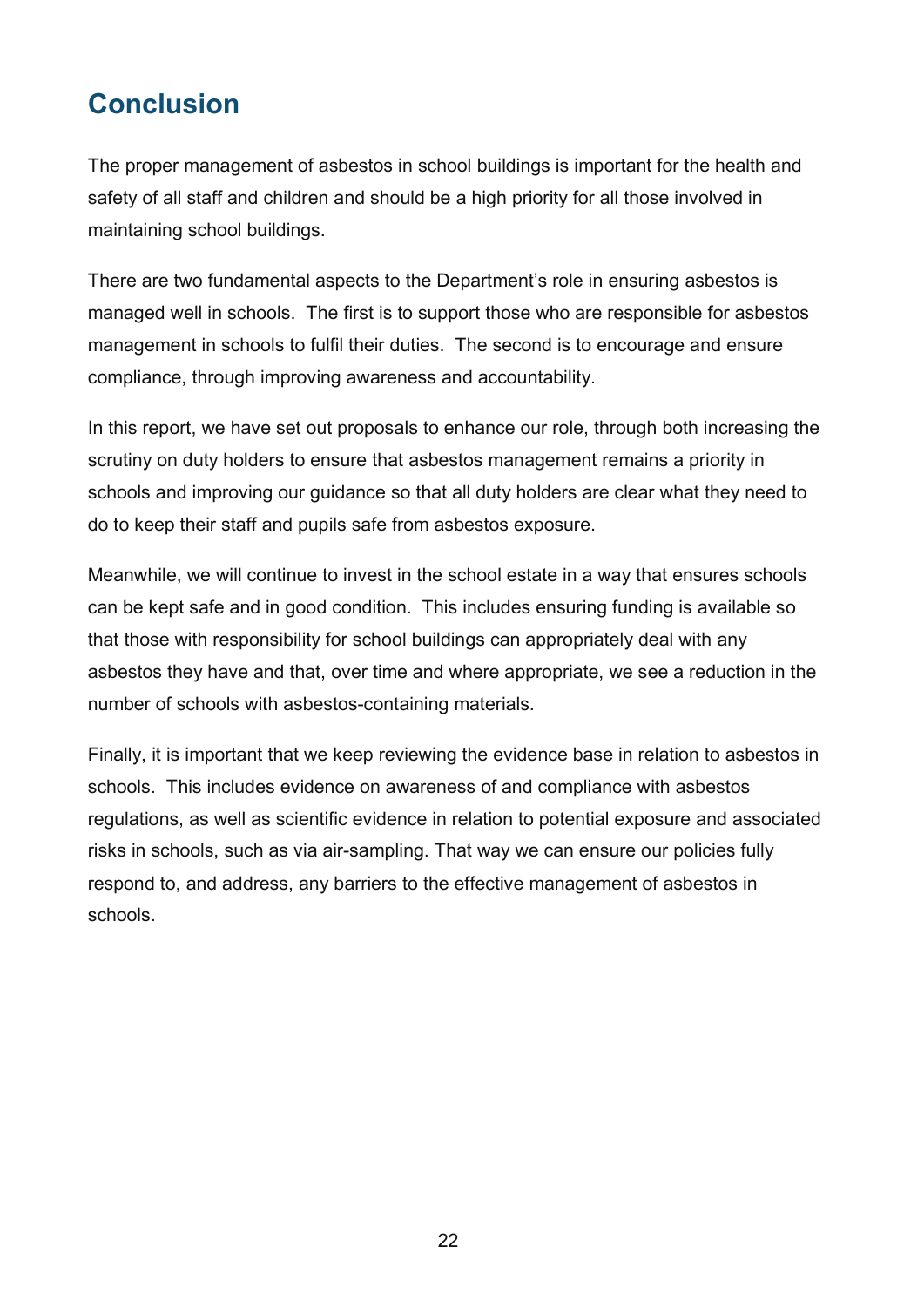# <span id="page-22-0"></span>**Annex A – Consultation questions about accountability proposals**

**Examples of questions we could ask school duty holders as part of the proposed measures to enhance accountability:** 

- 1. Do the schools you are responsible for, which contain asbestos, all have a 'management' type asbestos survey (i.e. a survey to inform your day-to-day management of asbestos)? Please provide the date of the last 'management' survey for each school.
- 2. Do you have an asbestos register for your schools? Please provide the date it was last reviewed.
- 3. Do you have a written Asbestos Management Plan (AMP) for the schools? Please provide the date it last reviewed.
- 4. Are there processes and procedures detailing the control measures to prevent disturbance of any known asbestos-containing materials?
- 5. Do you understand that for some works undertaken in the school, you may require a 'refurbishment and demolition' type survey in addition to your current 'management' survey?
- 6. Is the asbestos register and AMP amended whenever any asbestos is disturbed, removed, or the area refurbished or re-configured?
- 7. Have you communicated with school staff and governors regarding any asbestos risks identified in the AMP?
- 8. Have members of the school staff undertaken awareness training?
- 9. Is a record held of this staff training?
- 10.Do you have a process for ensuring that anyone working in the school (where asbestos may be disturbed) has received information regarding the presence of asbestos?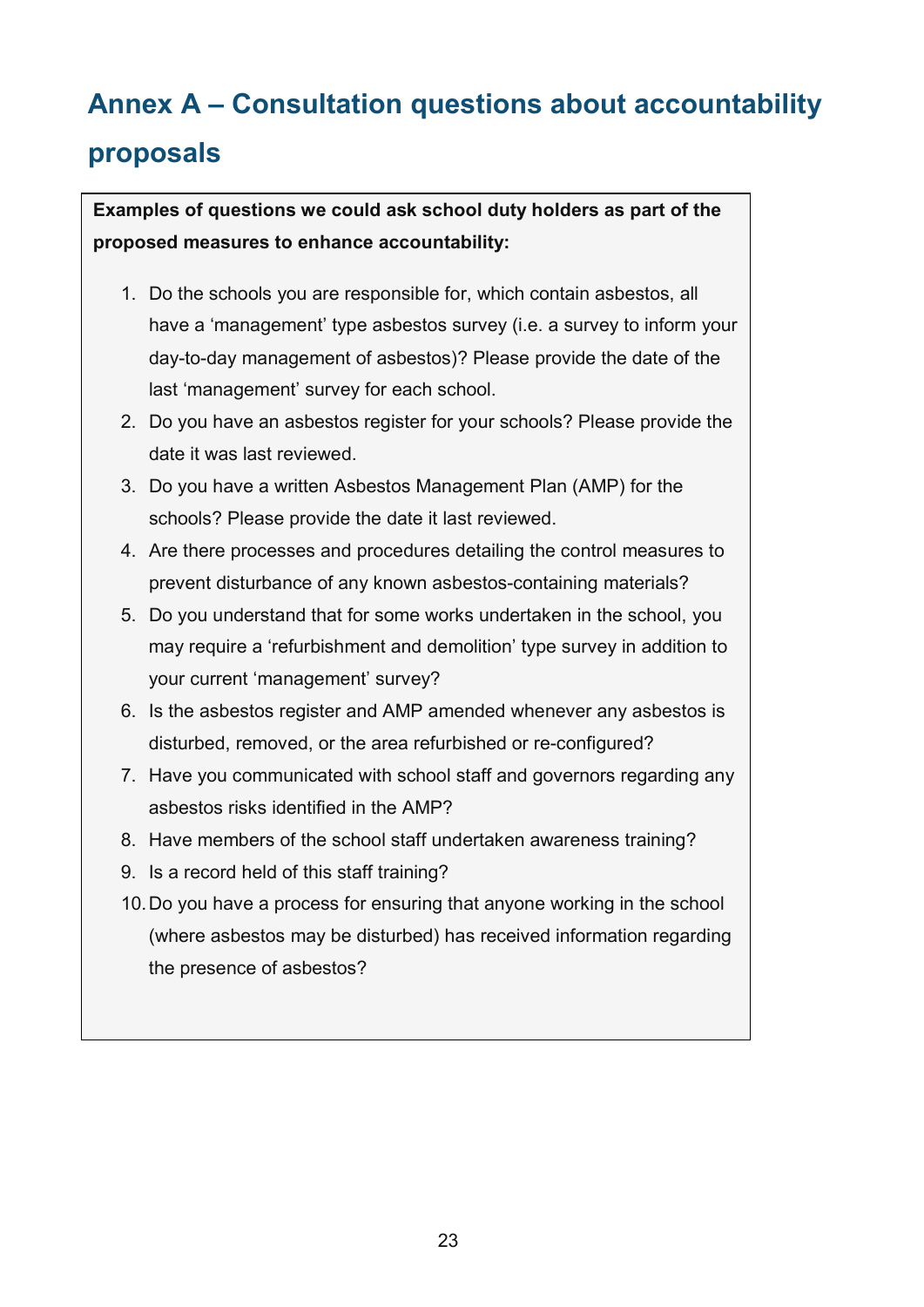We would welcome views from stakeholders on the following questions.

- Does the draft questionnaire, above, ask for the right level of detail to assess whether the asbestos in a school is being managed appropriately?
- Is the collection of this additional information likely to significantly affect the administrative burdens placed on those responsible for asbestos management in schools, such as local authorities, academy trusts or governing bodies?
- Is the process of completing such a questionnaire likely to raise awareness of the fundamental requirements of asbestos management in schools?
- Who is the most appropriate person to ask to complete this? For example, as local authorities are the duty holders for local authority controlled schools, should we ask the Director of Children's Services to complete it for all schools they are responsible for?
- How often should we collect this information?
- Should the Department or its agencies additionally conduct inspections of a sample of duty holders and/or schools to check the quality of asbestos management plans and practice on the ground?
- How should the Department intervene with duty holders that provide unsatisfactory returns?

Responses should be sent to: [CentralCapitalUnit.MAILBOX@education.gsi.gov.uk](mailto:CentralCapitalUnit.MAILBOX@education.gsi.gov.uk)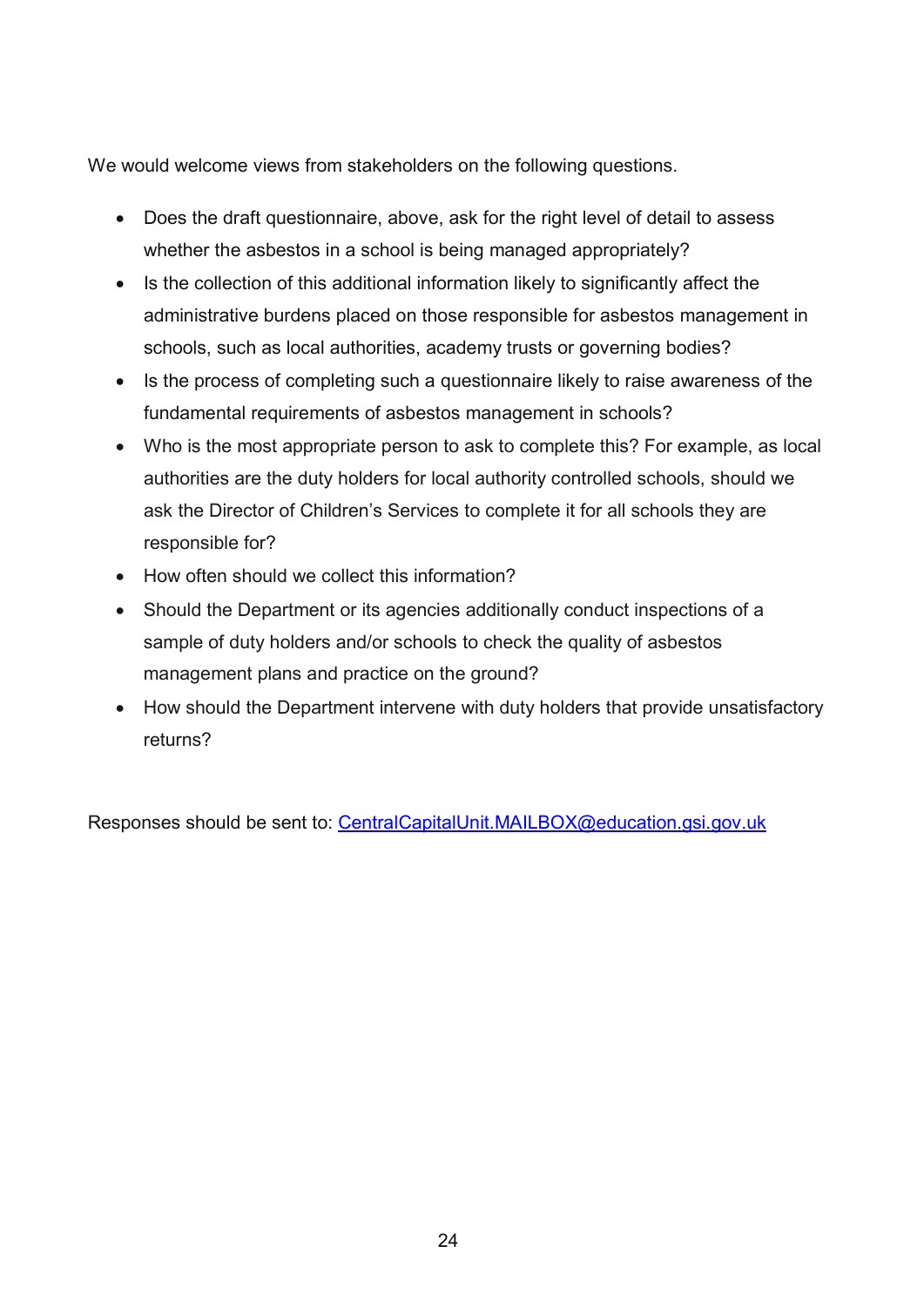# <span id="page-24-0"></span>**Annex B – Terms of Reference**

### **Introduction**

In 2011, the DfE asked the Committee on Carcinogenicity<sup>[18](#page-25-0)</sup> (CoC) to consider the relative vulnerability of children to exposure to asbestos and the CoC published its statement on 7 June 2013. DfE committed to review its current policy on asbestos management in schools to take account of the evidence presented in the CoC statement.

### **Aims of the DfE Policy Review**

DfE's review of its policy on asbestos management in schools in England will be based on evidence and risk and will determine:

- Purpose of policy what the policy should aim to achieve and how?
- Role what is the appropriate role for the Department and the relationship with duty holders and others?
- Evidence what does the existing evidence tell us and what are the evidence gaps?
- Creativity has there been an open process to generate ideas and options?
- Delivery is the outcome deliverable including an assessment of any costs and additional administrative burden?

#### **Scope of Review**

 $\overline{a}$ 

Included in the scope of the review will be:

- The conclusions of the CoC statement on the relative vulnerability of children to asbestos compared to adults.
- The findings from Health and Safety Executive inspections of schools.
- The recommendations from the All Party Parliamentary Group on Occupational Health and Safety report "Asbestos in schools: the need for action" published in February 2012.

 $18$  The CoC is an independent advisory committee that provides expert advice to government departments and agencies on the potential carcinogenicity of chemicals and substances.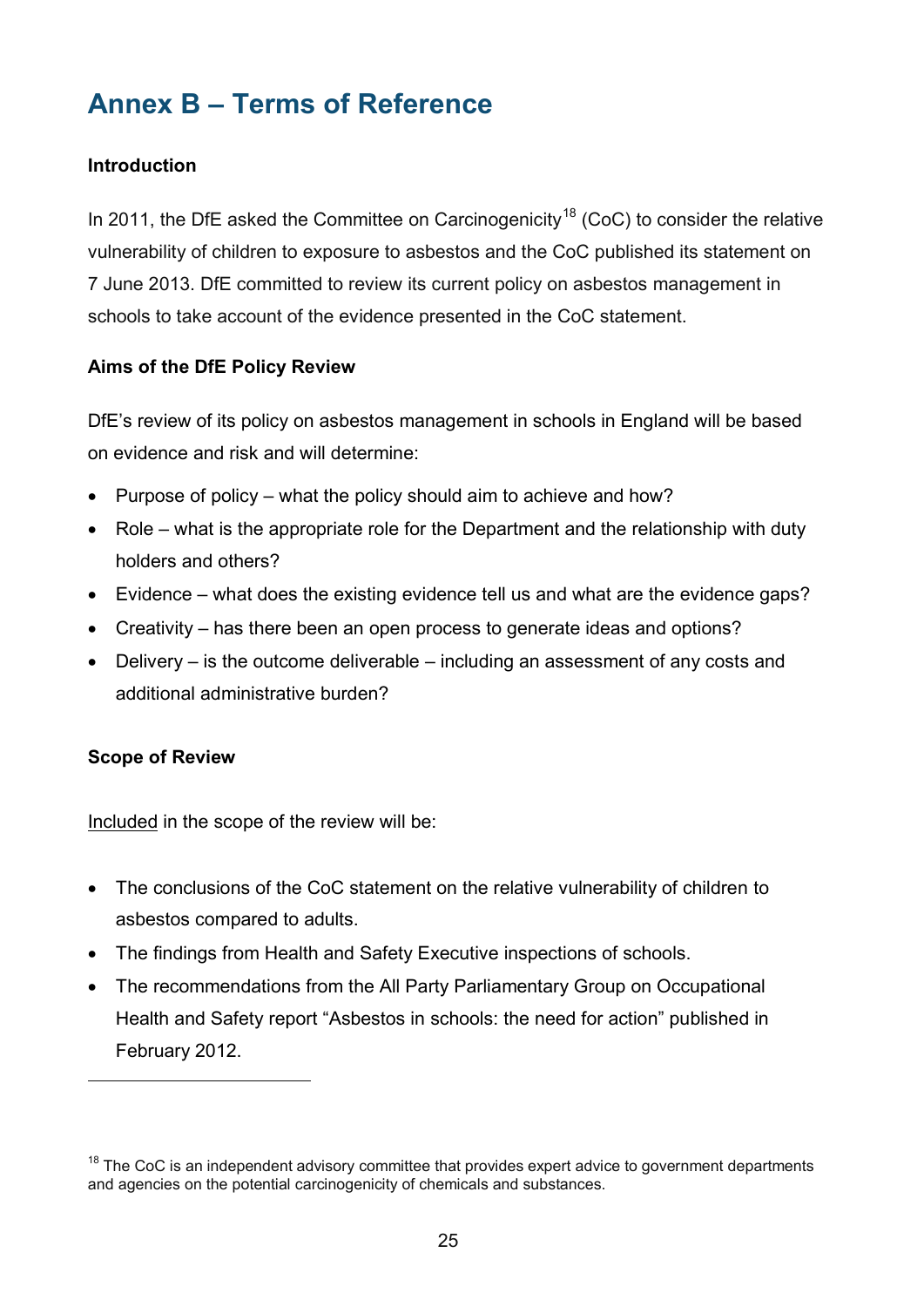Excluded from the scope of the review will be:

<span id="page-25-0"></span>The standards and duties contained within the Control of Asbestos Regulations 2012.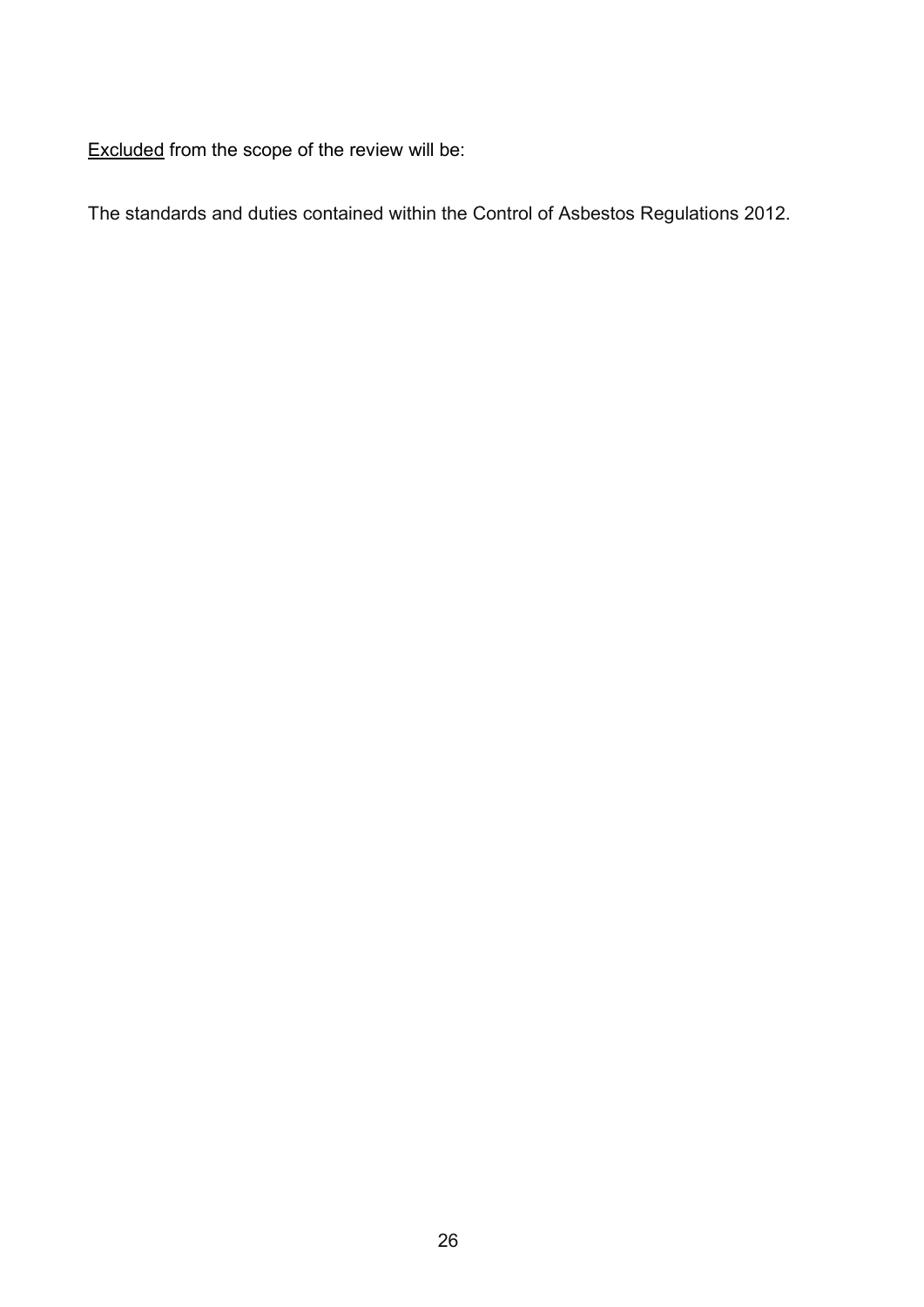# <span id="page-26-0"></span>**Annex C – List of Respondents to the Call for Evidence**

| Asbestos in Schools Group                    |
|----------------------------------------------|
| Asbestos Support West Midlands               |
| Asbestos Testing And Consultancy Association |
| Asbestos Victims Support Groups Forum UK     |
| Association of School and College Leaders    |
| <b>Belle Vue Girls' School</b>               |
| <b>Blaenau Gwent County Borough Council</b>  |
| <b>Bradford Asbestos in Schools</b>          |
| <b>Brent Teachers Association</b>            |
| <b>Brighton and Hove City Council</b>        |
| Clean Air in London                          |
| <b>Clear Concepts</b>                        |
| <b>Clevedon School</b>                       |
| Danum Academy                                |
| Darlington Borough Council                   |
| Dinnington Comprehensive School              |
| <b>GMB</b>                                   |
| The Greetland Academy                        |
| <b>Asbestos Review</b>                       |
| Hazards Campaign                             |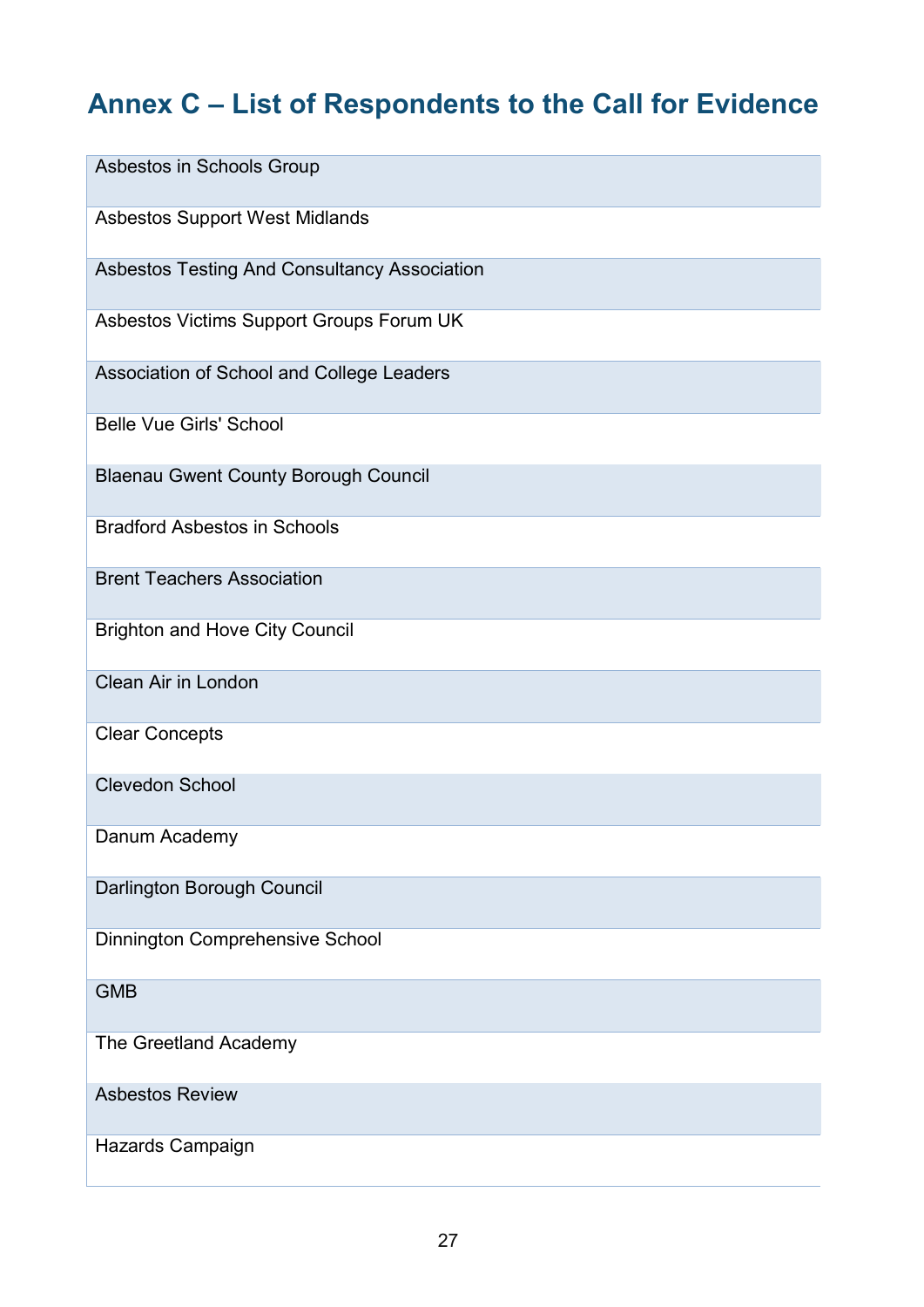The Health and Safety Executive

Joint Union Asbestos Committee

Katharine Lady Berkeley's School

Kennet School

Kent County Council

Lancashire National Union of Teachers

London Borough of Hammersmith and Fulham

Local Government Association

Leeds NUT

Loreto College (St Albans)

National Association of Schoolmasters Union of Women Teachers

National Association of Head Teachers

National Association of School Business Management

Nottingham County Council

National Union of Teachers

NUT Wirral

NE area Asbestos Management Group

NUT Health and Safety Bradford

Portsmouth City Council

RB Asbestos Consultants

Right to Know Wales Campaign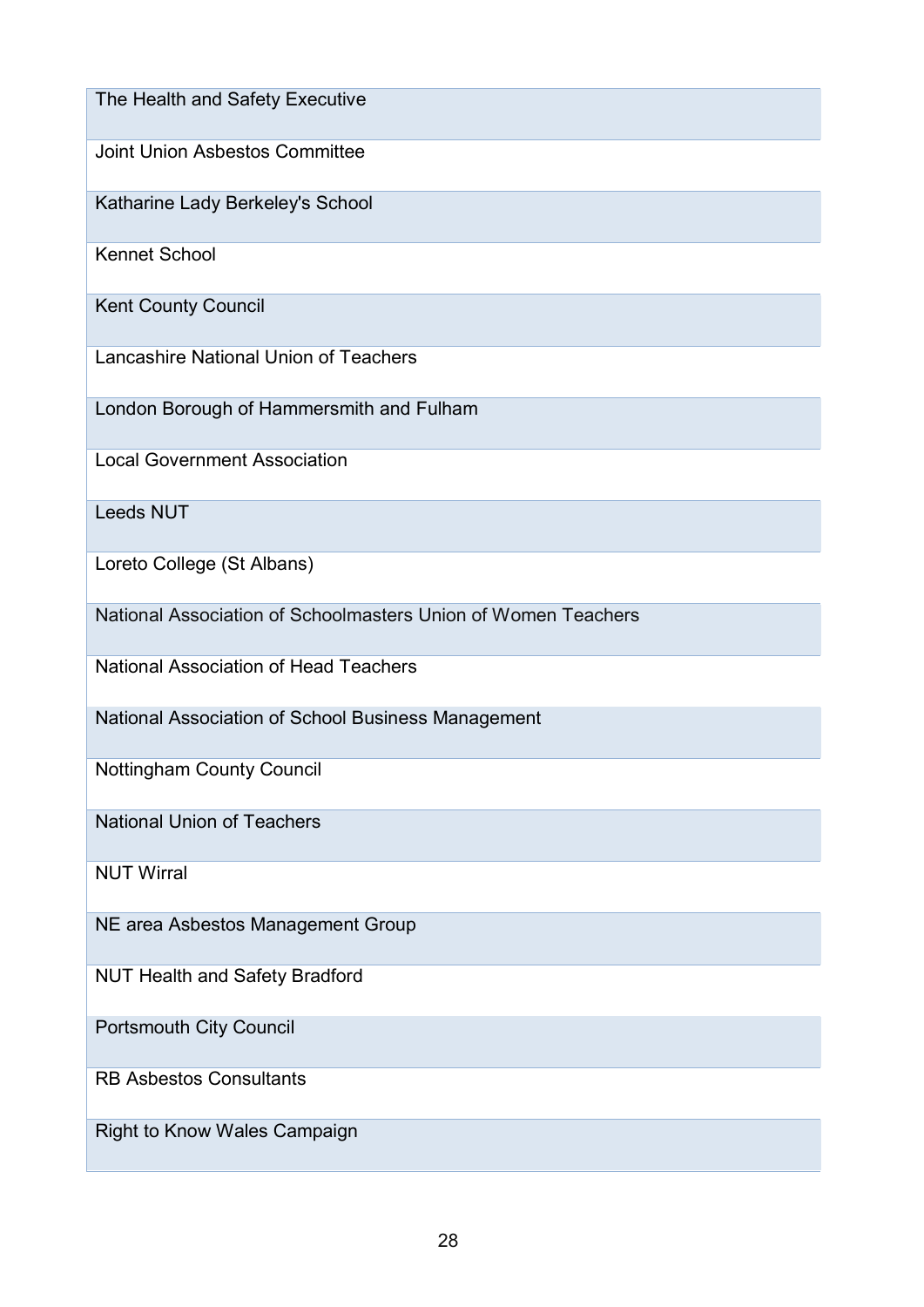| Slater and Gordon Lawyers         |
|-----------------------------------|
| Mary's Academy                    |
| <b>Trafford Council</b>           |
| <b>UNISON</b>                     |
| <b>UNITE</b>                      |
| Voice                             |
| <b>West Sussex County Council</b> |